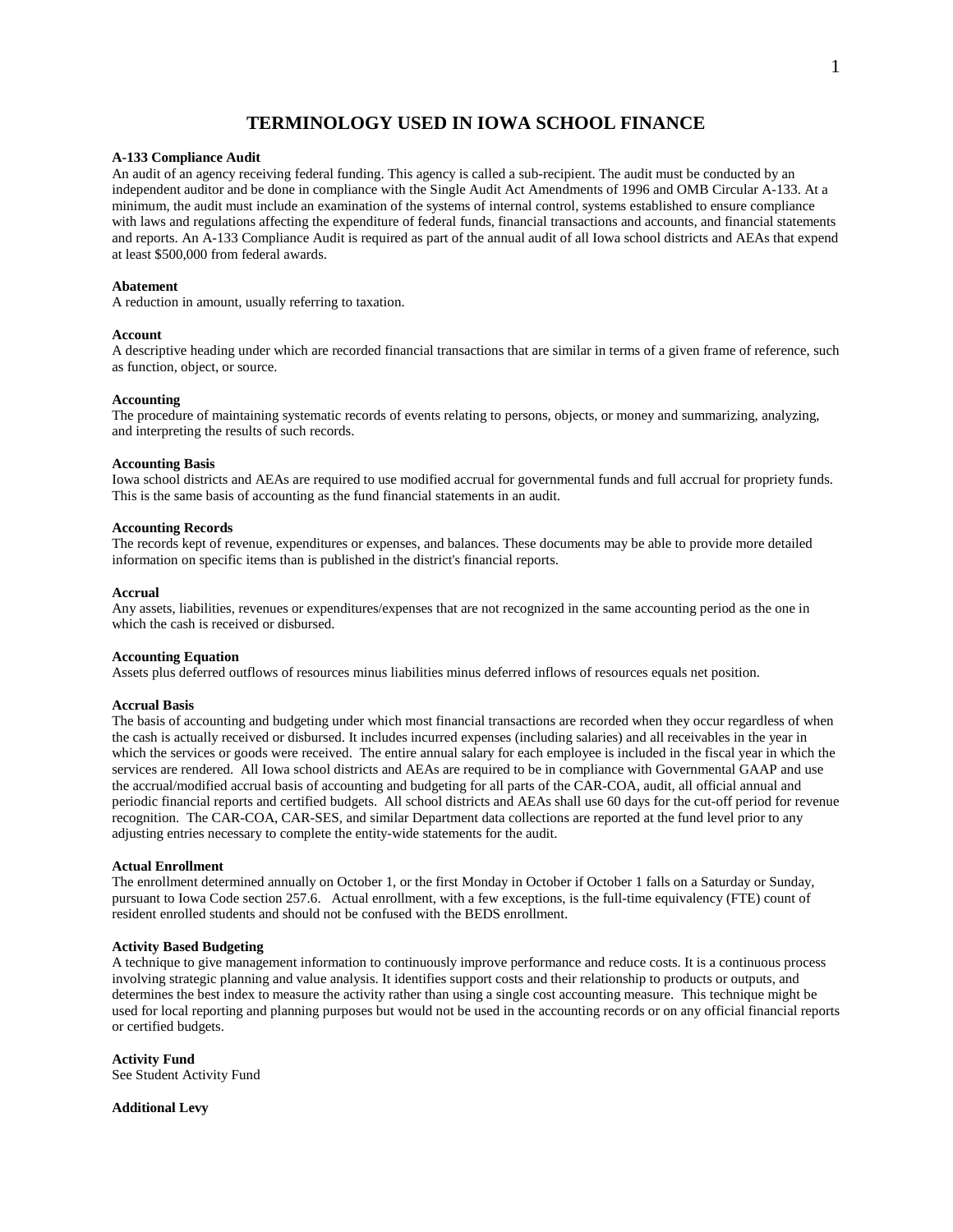A property tax levy in the amount necessary to raise the difference between a school district's combined district cost and the school foundation base and supplements each fiscal year. It is one component of funding the combined district cost.

# **ADA**

(Average Daily Attendance)

#### **ADM**

(Average Daily Membership)

## **Adopted Budget**

The budget voted on and adopted by the local school board after publication and public hearing. See Certified Budget.

## **Advance Refunding**

See Refunding Bonds

#### **AEA**

(Area Education Agency)

## **AEA Flow Through**

An amount determined by the Iowa School Foundation Formula based on the size of the school district's enrollment which must be budgeted by the local school district. This amount is withheld from the local district's state aid and is paid directly to the AEA. AEA flow through is for media services, special education support services, educational services and supplements for teacher salary and professional development. AEA flow through is shown as both a revenue and an expenditure on the district's financial statements.

## **Affidavit**

A written or printed declaration or statement of facts, made voluntarily, and confirmed by the oath or affirmation of the party making it, taken before a person having authority to administer such oaths or affirmation. A person is guilty of perjury if in any official proceeding or on any official report, this person knowingly and willfully makes a false statement under oath or equivalent affirmation, including in an affidavit.

#### **Agency Funds**

Funds used to account for assets received and held as an agency for individuals, private organizations such as school foundations, and other governments. The school acts merely as a custodian of the assets and is not an owner.

## **Aggregate Days of Attendance**

The total number of days that pupils are enrolled and actually present for all pupils for all days in session during a reporting period.

## **Aggregate Days of Membership**

The total number of days that pupils are enrolled for all pupils for all days in session during a reporting period.

## **Aid and Levy Worksheet**

A document prepared by the Department of Management to assist districts to calculate their total spending authority, property tax and state foundation aid under the Iowa School Foundation Formula.

### **Allowable Growth (beginning with FY15, called Supplemental State Aid)**

The annual dollar amount by which state cost per pupil and district cost per pupil will increase from one budget year to the next. The dollar amount is the product of the allowable growth rate set by the legislature times the state cost per pupil from the prior budget year.

## **Amended Budget**

A revised certified budget with changes which were adopted in the same manner as the original certified budget filed on April 15th of the prior fiscal year. Amended after July 1 and generally prior to May 31 in any fiscal year.

#### **Ancillary Services**

Services to support the main educational program. Ancillary services include transportation services and food services.

#### **Anticipatory Warrants**

Warrants issued in anticipation of collection of taxes, retireable only from tax collections, and frequently retireable only from the tax collections anticipated with their issuance. The proceeds of tax anticipation notes or warrants are treated as current loans (balance sheet transactions), and the principal is not recorded as revenue or expenditure.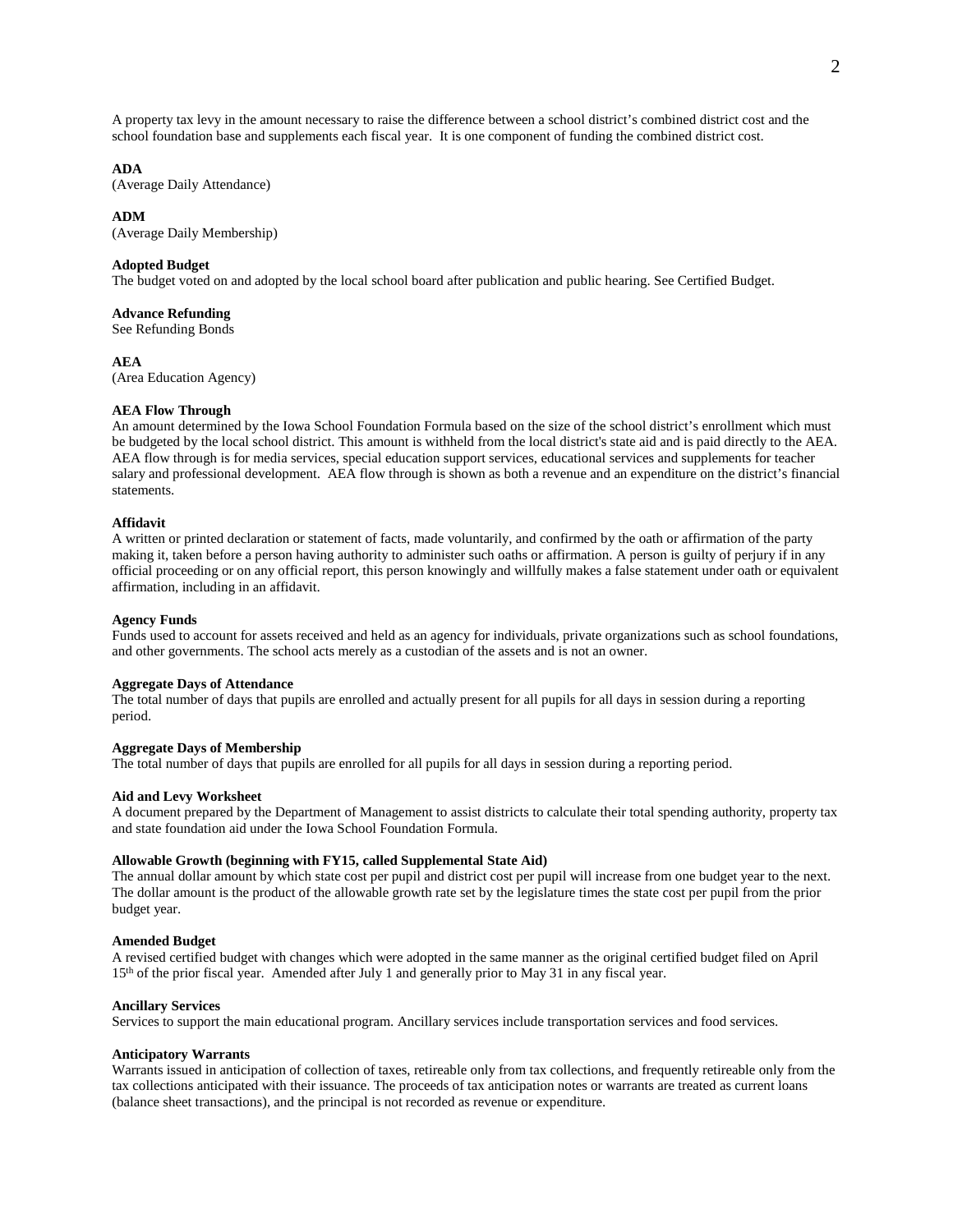## **Appeal Board (State Appeal Board)**

A board established by Iowa Code chapter 24 which includes the Director of the Department of Management, the Auditor of State, and the Treasurer of State. This board holds hearings on protests of municipal budgets, such as school districts, and considers requests by municipalities such as school districts to transfer money between funds not handled by the SBRC.

## **Apportionment**

The division or distribution of funds on the basis of a plan.

## **Appraisal**

The act of making an estimate of value, particularly of the value of property, by systematic procedures that include physical examination, pricing, and often engineering estimates. Also, the value established by estimating.

### **Appropriation**

An authorization granted by the legislative body to make expenditures and to incur obligations for specific purposes.

### **Arbitrage**

Transactions where securities are bought and sold in different markets at the same time for the purpose of profits arising from different prices in the two markets. Internal Revenue Service regulations govern arbitrage.

#### **Area Education Agency (AEA)**

Established by the Sixty-fifth General Assembly to replace county and joint county school systems effective July 1, 1975. The AEA receives funding through the local school district budget process to provide instructional services, media services and special education support services to local school districts. An AEA is a school corporation.

# **Assessed Valuation**

The value of property determined on an annual basis by the county assessor for purposes of taxation.

## **Assessment**

A compulsory levy made by a local government against certain properties to defray part or all of the cost of a special improvement or service which is presumed to be of general benefit to the public and of special benefit to the owners of such property.

### **Assets**

An amount owned of items of value including all properties and claims against others, which may be applied to cover liabilities.

## **Assigned Fund Balance**

The assigned fund balance classification reflects amounts that are constrained by the government's *intent* to be used for specific purposes, but meet neither the restricted nor committed forms of constraint. Also, according to GASB, the assigned fund balance classification is the residual classification for the special revenue, debt service, capital projects, and/or permanent funds (unless that amount is negative, which would require presentation as unassigned fund balance). Iowa school districts and AEAs will only use this in the General Fund since governmental funds are established by law for specific purposes.

#### **Attendance Center**

A public school building that contains classrooms used for instructional purposes for elementary, middle, or secondary school students.

#### **Audit**

The examination of records and documents and internal accounting systems and procedures for one or more of the following purposes: (a) determining the propriety of proposed or completed transactions, (b) ascertaining whether all transactions have been recorded, (c) determining whether transactions are accurately recorded in the accounts and in the statements drawn there from in accordance with Generally Accepted Accounting Principles (GAAP).

## **Authorized Budget**

The maximum amount a district may expend from the General Fund for the budget year. The amount is the sum of the combined district cost plus the unspent balance from the prior budget year plus the actual miscellaneous income received during the budget year plus the instructional support program and educational improvement program. The authorized budget is also called the maximum spending authority.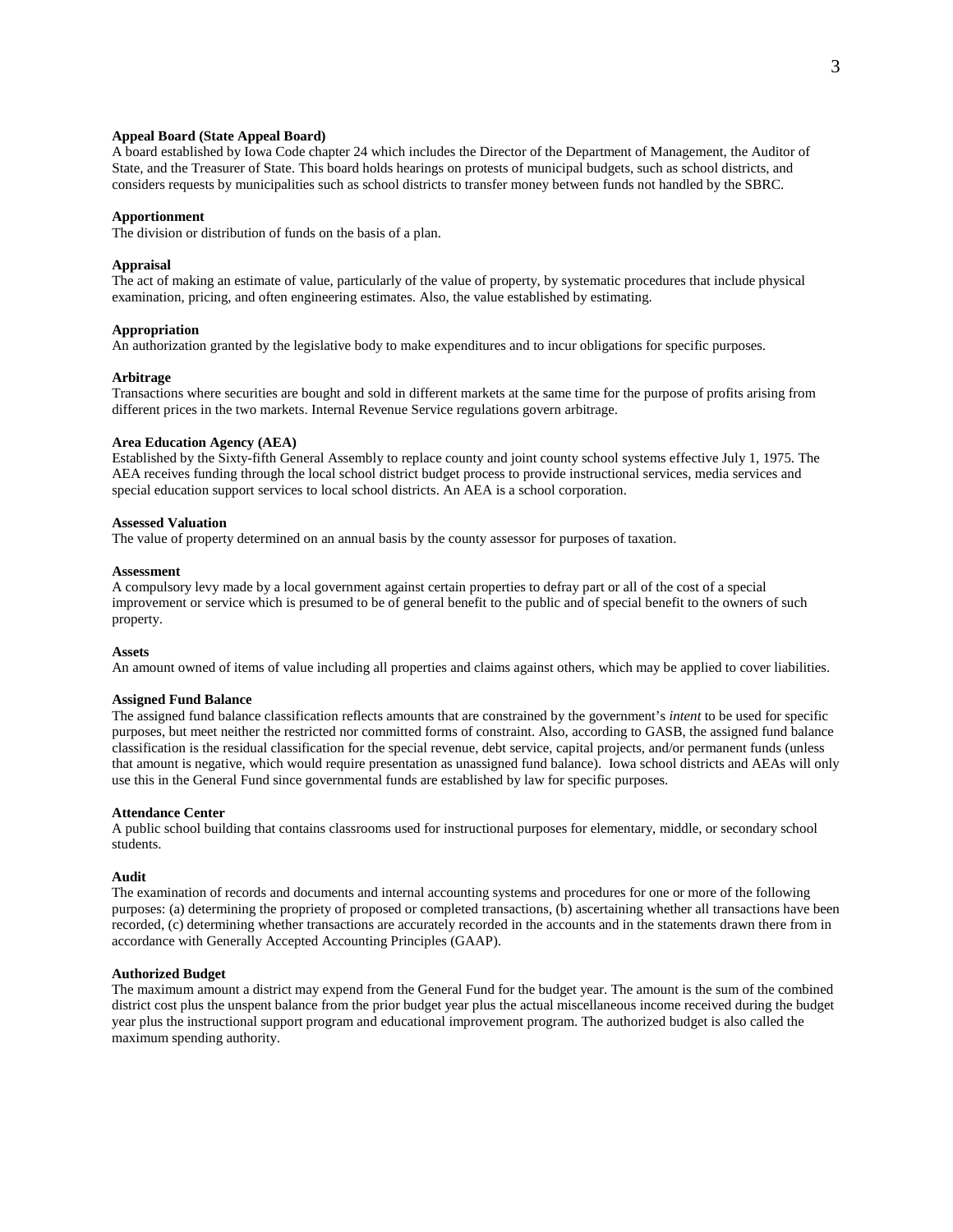# **Average Daily Attendance** (ADA)

The aggregate days of attendance of a given school district during a reporting period divided by the number of days school is in session during this period. Only days on which the pupils are under the guidance and direction of teachers shall be considered as days in session.

### **Average Daily Membership** (ADM)

The aggregate days of membership of a school district during a reporting period divided by the number of days school is in session during this period. Only days on which the pupils are under the guidance and direction of teachers shall be considered as days in session.

# **Balance Sheet / Statement of Net Position**

A financial report which provides information regarding the financial health of a school district as of a given date. The balance sheet, used for governmental funds, contains the amount of assets, deferred outflows of resources, liabilities, deferred inflows of resources, and fund balances. The statement of position, used for proprietary and fiduciary funds and entity-wide statements, contains amounts of assets, deferred outflows of resources, liabilities, deferred inflows of resources, and net position.

### **Base Year**

The fiscal year prior to the budget year. This is the school year ending during the calendar year in which a budget is certified.

#### **Baseline data**

Information gathered at a selected point in time and used thereafter as a basis from which to monitor change.

#### **Basic Education Data Survey (BEDS)**

An annual data collection of staffing, student, and curriculum information. The student enrollment is reported by the receiving district where the student attends and may not be the district of residence. The BEDS enrollment should not be confused with the actual enrollment.

## **Basic Enrollment**

For a budget year, the basic enrollment equals the actual enrollment in the base year.

#### **Basis of Accounting**

Iowa school districts and AEAs are required to use modified accrual for governmental funds and full accrual for propriety funds. This is the same basis of accounting as the fund financial statements in an audit.

#### **Beginning Balance**

The amount of fund balance a district or AEA has on hand, in a governmental fund, at the start of a fiscal year (July 1), which is equal to the fund balance at the end of the previous fiscal year (June 30). Balances are reported for each fund separately.

### **Bid**

The process which includes legal advertising and direct contact with appropriate vendors for goods or services based on specifications.

# **Board of Education**

The elected body, which has been created according to state law and vested with the responsibilities for educational activities in a given geographical area (the legal boundaries of its territory).

#### **Board Secretary**

An executive position established by law and appointed by the local board of education. This is not a clerical position.

#### **Board Treasurer**

An executive position established by law and appointed by the local board of education. The board secretary may also serve as the board treasurer. This is not a clerical position.

## **Bond**

A written promise, generally under seal, to pay a specified sum of money, called the face value, at a fixed time in the future, called the date of maturity, and carrying interest at a fixed rate, and payable as specified. The difference between a note and a bond is that the latter usually runs for a longer period of time and requires greater legal formality. See also Refunding Bonds, Surety Bonds.

### **Bond Anticipation Note**

Short-term debt incurred to provide funds on an interim basis in anticipation of long-term debt being issued on a future date. This type of note is most commonly issued to provide interim funding for a capital project.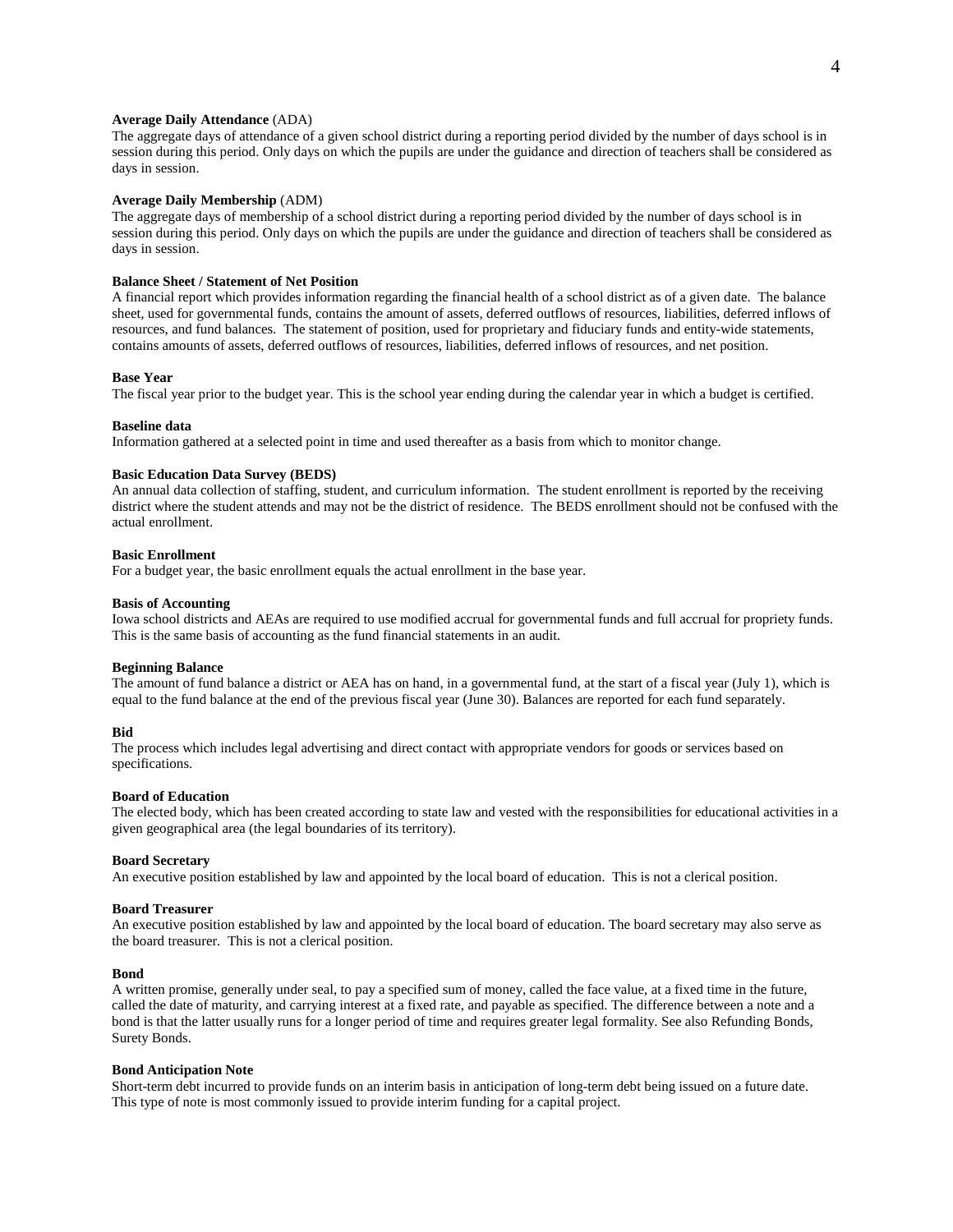#### **Bonded Indebtedness**

The portion of the school district debt which is covered by outstanding bonds of the district.

## **Book Value**

Value as shown by the accounting records.

#### **Budget**

A plan of financial operation embodying an estimate of proposed expenditures/expenses for a given period or purpose and the proposed means of financing them.

## **Budget Adjustment**

An adjustment which adds an amount of spending authority to the school district's budget to ensure the school district's regular program district cost is no less than 101% of the prior year's regular program district cost without budget adjustment. It is funded by property tax as approved by the district's board. The budget adjustment was previously called the budget guarantee.

## **Budget Enrollment**

The budget enrollment is the certified enrollment count of the base year. The base year enrollment is used for the budget because the enrollment for the budget year has not yet been taken (October) at the time that the budget is certified (April).

#### **Budget Guarantee**

See budget adjustment.

#### **Budget Year**

The fiscal year immediately following the base year. It is the school year beginning during the calendar year in which a budget is certified. Budgets are certified in April of a calendar year with the school year beginning the following July 1 in the same calendar year.

## **Budgetary Accounts**

Those accounts necessary to reflect budget operations and conditions, such as estimated revenues, appropriations, and encumbrances. These accounts are not included on official financial statements.

#### **Budgetary allocation**

The portion of the funding that is specifically earmarked for a particular purpose or designated program and which, in the case of the general fund, has been rolled into, or added to, the school district cost per pupil or school district regular program cost. Budgetary allocations may include both state aid and property tax. Budgetary allocations increase budget authority on the first day of the fiscal year for which the allocation has been certified or on the date that the school budget review committee (SBRC) approves modified allowable growth for a specific purpose or program; the budget authority remains even if the full amount of revenue is not received or if the local board does not levy a cash reserve. There is no assumption that a school district or AEA will receive the same amount of revenue as it has received in budget authority due to delinquent property taxes, cuts in state aid, or legislative decisions to fund other instructional programs off the top of state aid. The school district or AEA must expend the full amount of budget authority for the specific purposes for which it was earmarked. When the school district or state cost per pupil is transferred from one school district to another school district in the form of tuition as required by the Iowa Code, any budgetary allocation that is included in the school district or state cost per pupil shall be considered transferred to the receiving school district and shall be expended for the specific purpose for which it was earmarked.

#### **Budgetary Control**

The control or management of the business affairs of the school district in accordance with an approved budget with a view toward keeping expenditures within the authorized amounts.

#### **Bundling**

A collection of items from a single vendor in a single transaction related to a specific technology purchase.

### **Capital Project Funds**

Funds used to account for financial resources to be used for the acquisition or construction of major capital facilities other than those financed by proprietary funds and trust funds.

#### **Capital Outlay**

Expenditures for assets such as land, buildings and certain equipment. Capital assets are generally characterized as those having a useful life of greater than one year and a cost greater than an amount established by the state for distinguishing equipment from supplies (\$500).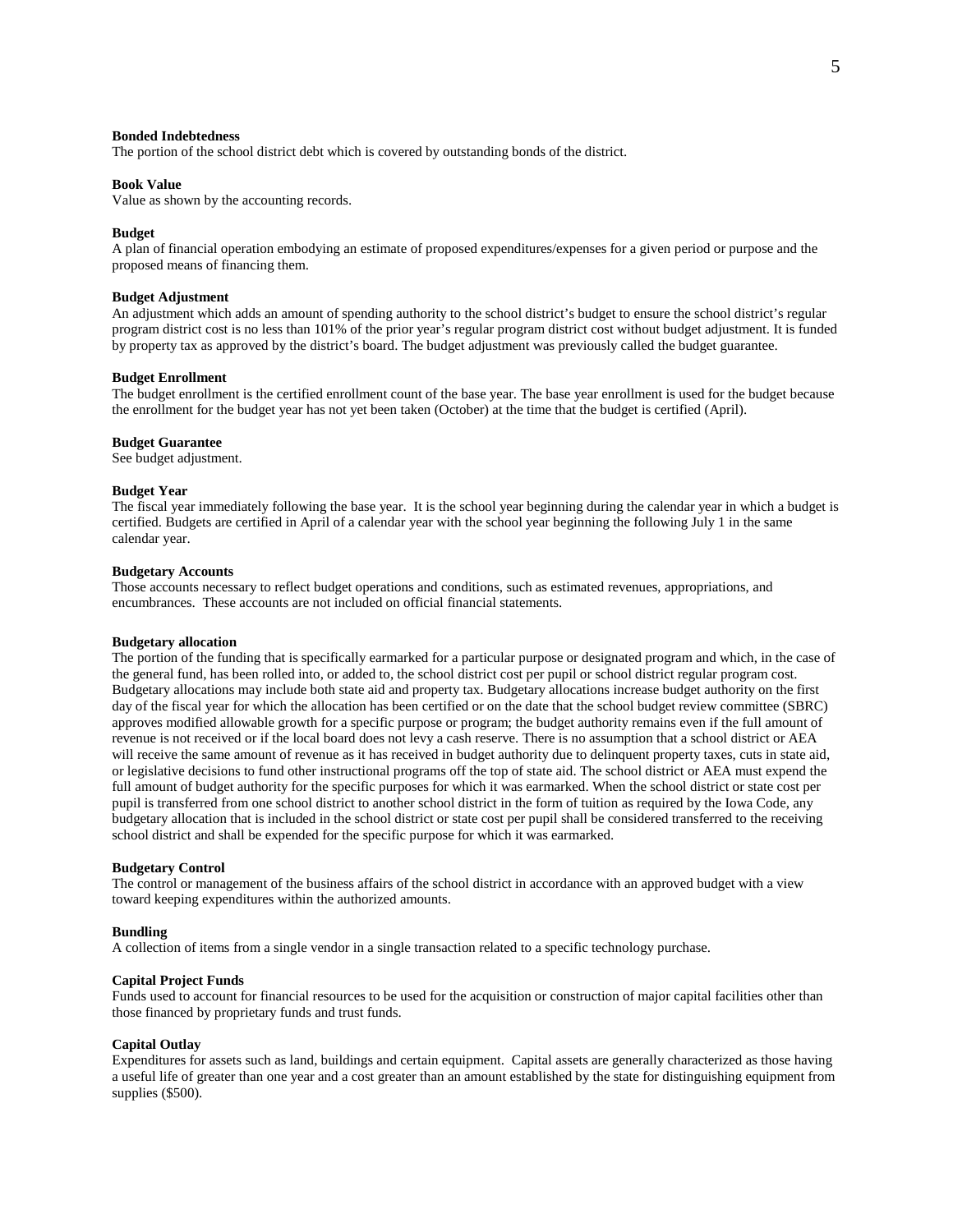## **Career Academy**

A program of study as defined in IAC 281—Chapter 47. A career academy shall not qualify as a regional academy, but career academy courses may supplement an existing regional academy. A career academy course may qualify as a concurrent enrollment course if it meets the requirements of Iowa Code section 261E.8.

## **Cash Balance**

The actual cash on hand at a specific point in time. Cash balance is not used as a measure in Iowa for school districts and AEAs. Cash balance is often confused with fund balance, but the former only measures actual cash on hand, in the bank, and investments, and does not accurately reflect the actual financial position of any district or AEA.

### **Cash Basis**

The basis of accounting under which revenues are recorded when the cash is received and expenditures/expenses are recorded when the cash is disbursed. Iowa school districts and AEAs shall not use cash basis for budgeting or accounting.

#### **Cash Reserve**

Funds kept by a government that are beyond its immediate needs.

#### **Cash Reserve Levy**

A property tax levy which a local school board may implement in order to provide cash to fund its maximum authorized budget and/or to provide cash flow. This levy does not increase the budget authority. This levy is limited by law and may also be reduced by the School Budget Review Committee (SBRC).

## **Cash Reserve Levy Limit**

Cash reserve levies in the general fund for the budget year shall not exceed 20 percent of the general fund expenditures for the year previous to the base year minus the unexpended fund balance for the year previous to the base year. For fiscal years that began prior to July 1, 2012, the percent was 25 percent. Unexpended fund balance in this calculation is the sum of the assigned and unassigned fund balances.

#### **Categorical Aid**

Financial support from state and federal governments that is targeted for particular categories of students, special programs, or special purposes. This support is in addition to school district or AEA general purpose revenue, is beyond the basic educational program, and most often has restrictions on its use. Where categorical funding requires a local match, that local match also is considered to be categorical funding. Categorical funding includes both grants in aid and budgetary allocations.

## **Certificate of Need**

A written approval requested by a school district that has a certified enrollment of fewer than 250 students in the district or that has a certified enrollment of fewer than 100 students in grades 9-12 to expend SAVE for new construction or for payments for bonds issued for new construction against SAVE.

## **Certified Annual Report (CAR)**

An electronically submitted report of financial data required by Iowa Code to be filed with the Department of Education by each school district and AEA annually no later than September 15. It is an upload of the local district or AEA's chart of accounts at the fund level prior to any adjusting entries necessary to complete the entity-wide statements.

#### **Certified Budget**

A document showing the amount of taxes to be levied for each fund and/or program and the aggregate revenues and expenditures/expenses. This report is certified by the local board no later than April 15 each year for the upcoming fiscal year after holding a public hearing and adoption. See Adopted Budget.

## **Certified Enrollment**

The actual enrollment of the school district on October  $1<sup>st</sup>$  of each school year submitted electronically as part of the student records system to the Department of Education no later than October 15<sup>th</sup> annually. The enrollment is used for the Iowa School Finance Formula calculations, including supplementary weighting for shared programs, Limited English Proficient weighting, nonpublic shared time, open enrollment, home school assistance programs, and dual enrollment of students under competent private instruction.

#### **Certifying Board**

Any public body which has the power or duty to certify any tax to be levied or sum of money to be collected by taxation.

## **Chart of Accounts**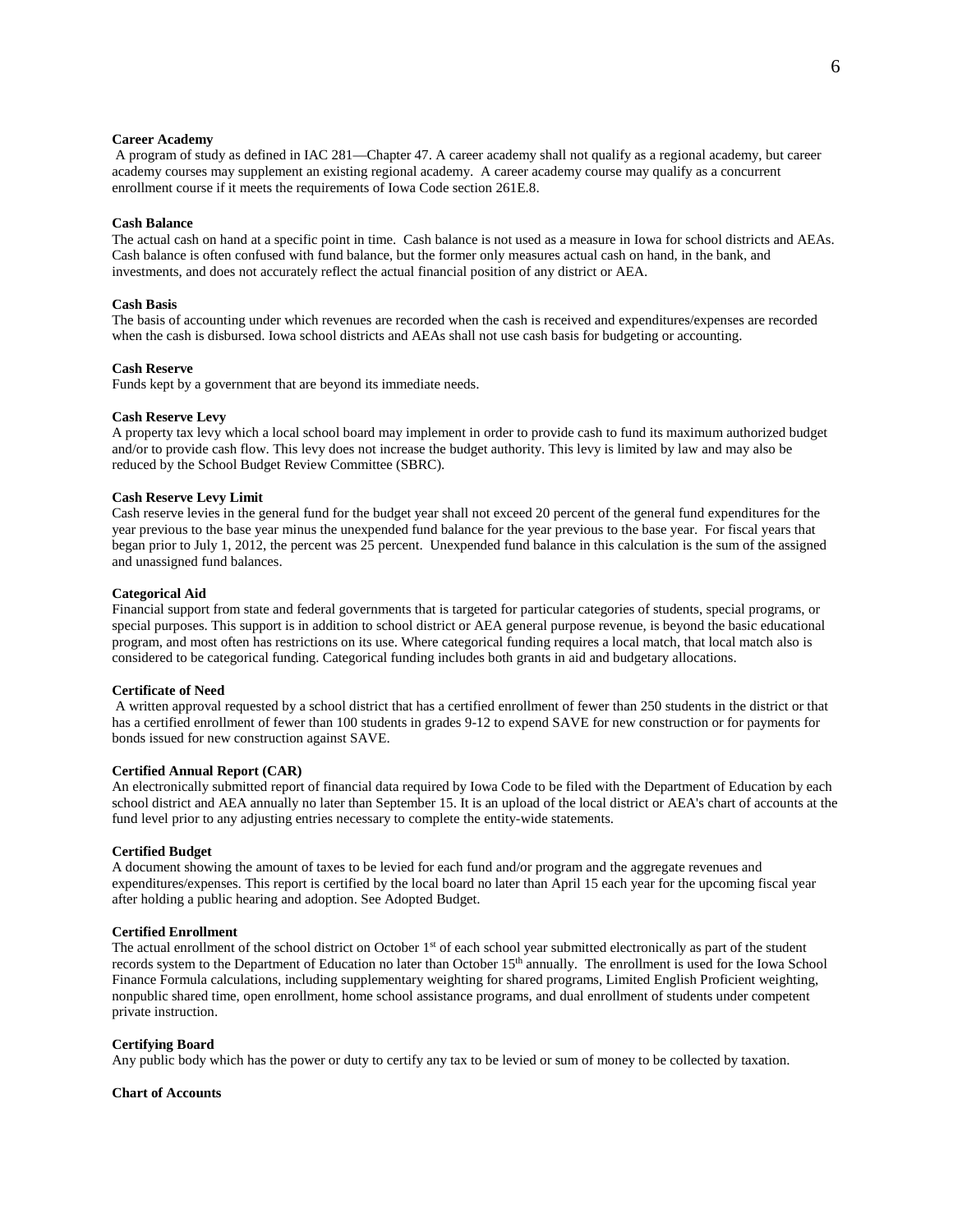A list of all accounts generally used in an individual accounting system. In addition to account title, the chart includes an account number which has been assigned to each account. Accounts in the chart are arranged with accounts of a similar nature; for example, assets and liabilities.

#### **Charter School**

A school designated by the state board and created within an existing school district or a school created by converting an existing attendance center to charter status. Charter schools are public schools.

#### **Clearing Account**

Accounts used to accumulate total revenues or expenditures either for later distribution among the accounts to which such revenues or expenditures are properly allocable, or for recording the net differences under the proper account. Also called revolving accounts. Iowa school districts and AEAs shall not use clearing accounts in any fund.

#### **Coding**

A system of numbering, or otherwise designating, accounts, entries, invoices, vouchers, etc., in such a manner that the symbol used reveals quickly certain required information.

## **Combined District Cost**

Sum of the regular program district cost per pupil multiplied by the weighted enrollment, the special education support services district cost, the total teacher salary supplement district cost, the total professional development supplement district cost, and the total early intervention supplement district cost, plus the sum of the additional district cost allocated to the district to fund media services educational services provided through the AEA, the AEA total teacher salary supplement district cost and the AEA total professional development supplement district cost. A school district may increase its combined district cost for the budget year to the extent that an excess tax levy is authorized by the SBRC.

## **Combined District Cost Per Pupil**

An amount which is the sum of the regular program district cost per pupil for a year and the special education support services district cost per pupil for that year.

### **Combined State Cost Per Pupil**

An amount which is the sum of the regular program state cost per pupil for a year and the special education support services state cost per pupil for that year.

#### **Committed Fund Balance**

A classification of fund balance that reflects specific purposes pursuant to constraints imposed by formal action of the district's highest level of decision-making authority (generally the school board). Such constraints can only be removed or changed by the same form of formal action. Iowa school districts and AEAs will only use this classification in the General Fund.

## **Comprehensive Annual Financial Report (CAFR)**

A set o[f government financial statements,](http://en.wikipedia.org/wiki/Government_financial_statements) which goes beyond the minimums established for Annual Financial Reports. A CAFR has three major sections : Introductory, financial, and statistical. A CAFR is recommended, but not required.

## **Community College**

A publicly supported school which may offer programs of adult and continuing education, lifelong learning, community education, and up to two years of liberal arts, preprofessional, or occupational instruction partially fulfilling the requirements for a baccalaureate degree but confers no more than an associate degree; or which offers as the whole or as part of the curriculum up to two years of vocational or technical education, training, or retraining to persons who are preparing to enter the labor market.

# **Community Education**

A life-long education process concerning itself with every facet that affects the well-being of all citizens within a given community. It extends the role of the school from one of teaching children through an elementary and secondary program to one of providing for citizen participation in identifying the wants, needs, and concerns of the neighborhood community and coordinating all educational, recreational, and cultural opportunities within the community with community education being the catalyst for providing for citizen participation in the development and implementation of programs toward the goal of improving the entire community. Community education energizes people to strive for the achievement of determined goals and stimulates capable persons to assume leadership responsibilities. Community education is not synonymous with community service and does not include such things as preschools or before and after school programs.

## **Competent Private Instruction (CPI)**

Private instruction provided on a daily basis for at least 148 days during a school year, to be met by attendance for at least 37 days each school quarter, by or under the supervision of a licensed practitioner, parent, guardian or legal custodian, which results in the student making adequate progress. See Private Instruction.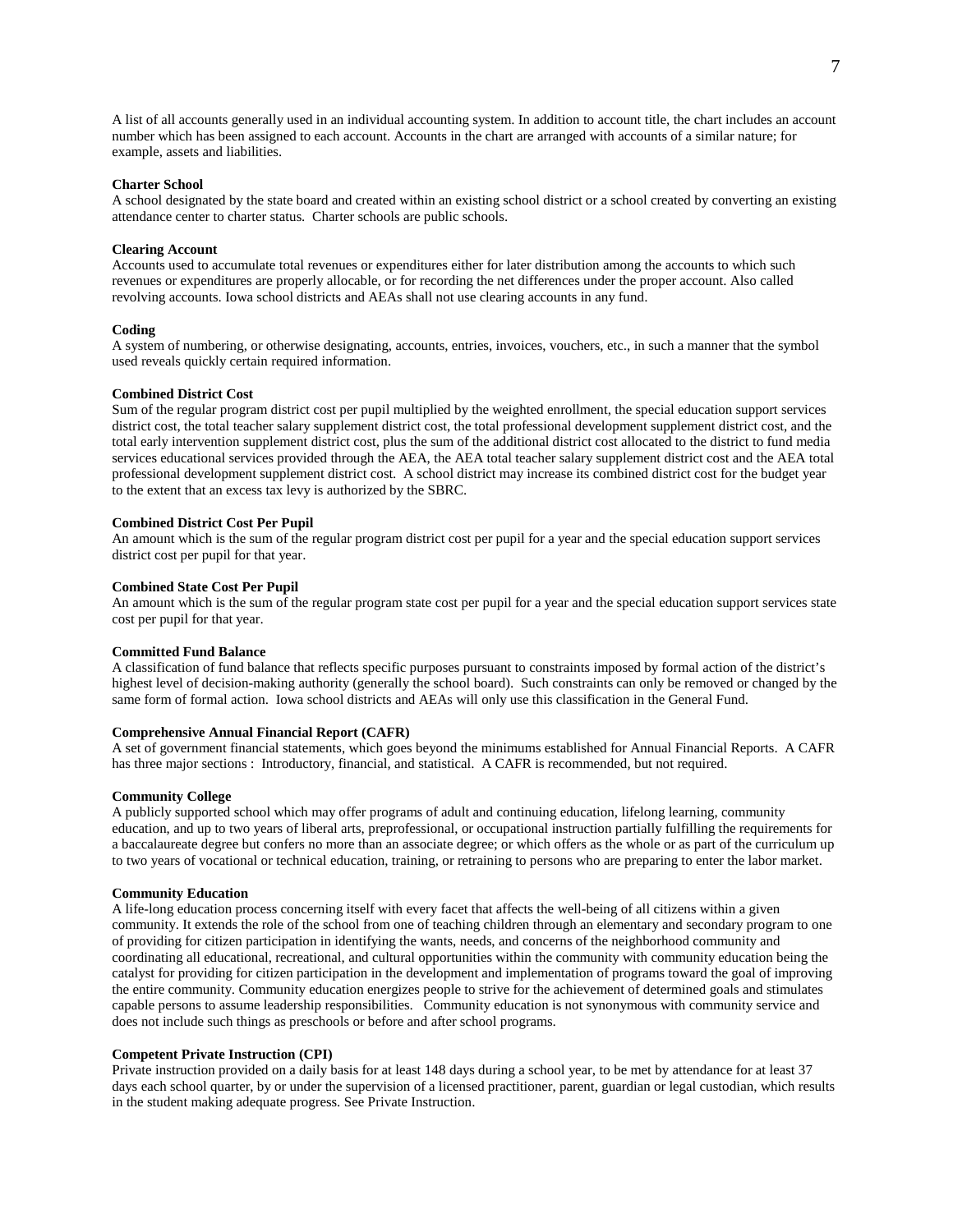## **Concurrent Enrollment**

A course offered by a community college pursuant to a contract with the public school district where a qualifying high school student may enroll in the community college course, and receive both community college credit and high school credit for that course. Some, but not all, concurrent enrollment courses are eligible for supplementary weighting.

#### **Consortium**

A consortium is a cooperative arrangement, based on a written agreement, between two or more school districts with the objective of jointly administering a common activity, program, or power, to achieve a common goal where each member school district possesses the authority individually to administer that activity, program or power. The intent of the consortium is generally to maximum efficiency and effectiveness by jointly administering the activity, program, or power. Although an AEA, community college, or private provider might be a purchased instructional service for a consortium established by school districts, the AEA, community college, or private provider would not be a member of the consortium.

#### **Constant Dollars**

Dollar amounts that have been adjusted by means of price indexes to eliminate inflationary factors and allow direct comparisons across years. Also called real dollars.

#### **Consultant**

A resource person who provides assistance to the regular personnel through conference, demonstration, research, or other means. A consultant may perform services under contract (purchased services) or may be an employee on the payroll of a state or AEA.

#### **Cost or Cost per Pupil**

Cost, as used in Iowa, refers to the cost to the state of funding education through the foundation formula. It does not correlate to actual expenditures or expenditures per pupil which would include expenditures from other revenue sources.

## **Cost Accounting**

That method of accounting which provides for the assembling and recording of all the elements of cost incurred to accomplish a purpose, to carry on an activity or operation, or to complete a unit of work or a specific job. Cost accounting is done outside of the regular accounting records in school districts and AEAs and never is included in the accounting records. Cost accounting is used in corporate accounting, but is not used in governmental accounting except for local management analysis.

#### **Cost Benefit**

Analyses which provide the means for comparing the resources to be allocated to a specific program with the results likely to be obtained from it; or, analyses which provide the means for comparing the results likely to be obtained from the allocation of certain resources toward the achievement of alternate or competing objectives.

# **Cost Effectiveness**

Analyses designed to measure the extent to which resources allocated to a specific objective under each of several alternatives actually contribute to accomplishing that objective so that different ways of gaining the objective may be compared.

## **Credit Rating**

A financial rating obtained from a credit rating agency. The rating is based on the school district's financial condition and accounting practices. The credit rating directly impacts the interest rates on bond issues which impacts the amount of property tax necessary to repay the bond issue.

#### **Current Dollars**

Dollar amounts that have not been adjusted for inflation.

# **Current Expenditures Per Pupil**

An average amount expended per student served by a district. The calculation considers all public education, K-12, expenditures without debt service, capital outlay, community service, fiduciary or proprietary expenditures/expenses.

#### **Curriculum Based Budgeting**

See Program Budgeting

#### **Debt Limit**

The maximum amount of debt that a school district is legally permitted to incur.

## **Debt Service**

Expenditures for the payment of principal and interest on qualified long-term debt.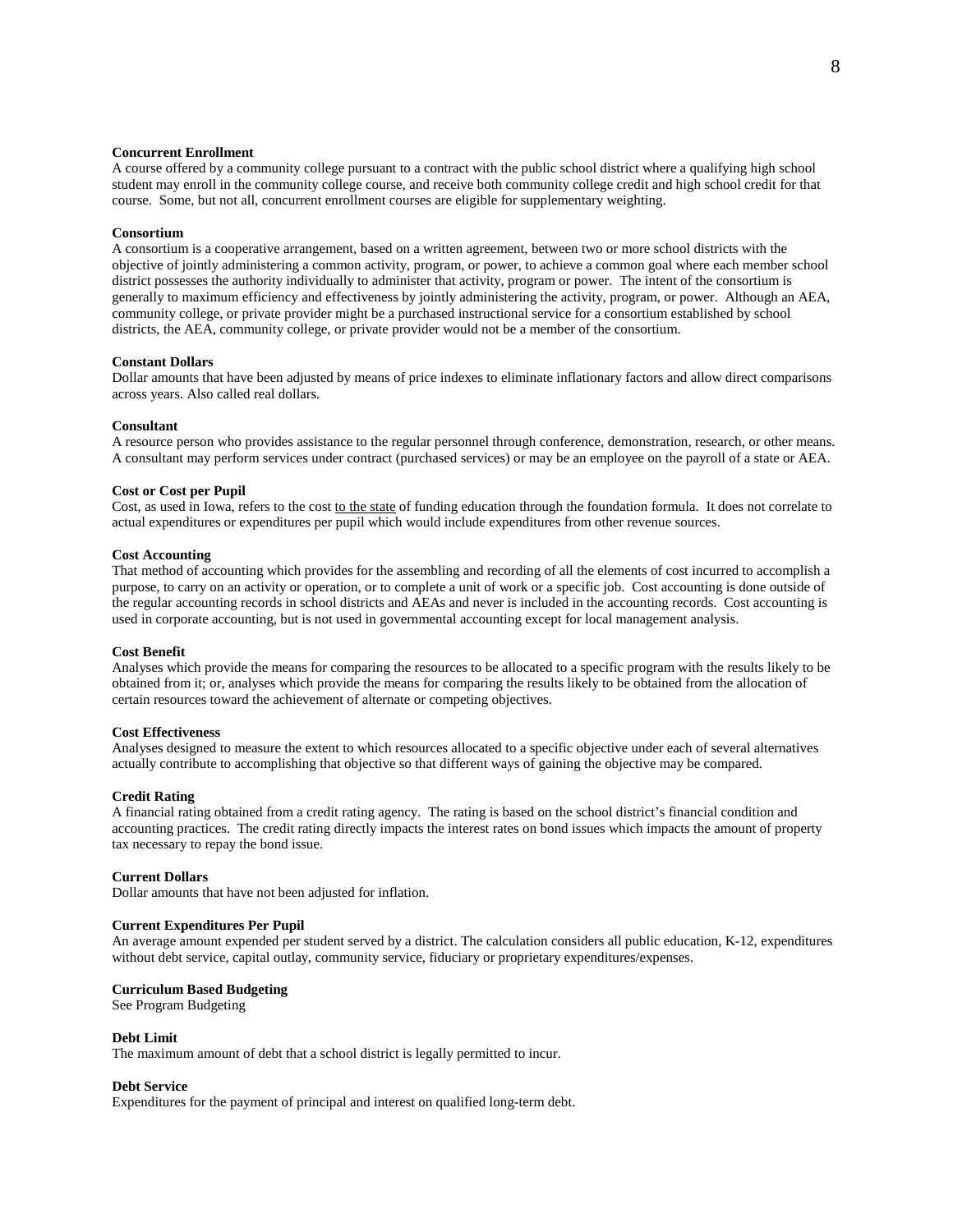## **Debt Service Fund**

A fund used to account for the accumulation of resources for, and the payment of, general long-term debt principal and interest. Revenues from the Debt Service Levy certified by the board may be used to retire only bonded indebtedness authorized by the voters. Debt, other than bonded indebtedness, is paid from the Debt Service Levy after funds are transferred from the fund originating the debt to pay the principal and interest due.

#### **Defeasance**

The act of extinguishing debt based on provisions in the debt instrument even though the debt has not actually been paid. This term is used with refunding bonds.

## **Deferred Inflows of Resources**

An acquisition of net assets by the government that is applicable to a future reporting period. A deferred inflow of resources should be recognized when resources are received or recognized as a receivable before (1) the period for which property taxes are levied, or (2) the period when the resources are required to be used. When an asset is recorded in governmental fund financial statements but the revenue is not available, the government should report a deferred inflow of resources until such time as the revenue is available.

# **Deferred Outflows of Resources**

A consumption of net assets by the government that is applicable to a future reporting period.

## **Deficit**

The excess of the obligations of a fund or program over the fund's or program's resources.

# **Depreciation**

A method to decrease the value of fixed assets, other than real property, over a specified time period. Assets in governmental funds are not depreciated within the accounting system, however assets in proprietary funds are.

### **Dillon Rule**

Iowa school corporations operate under Dillon Rule which states that they possess and can exercise the following powers and no others: (1) Those granted in express words, (2) Those necessarily implied or necessarily incident to the powers expressly granted, and (3) Those absolutely essential to the declared objects and purposes of the school corporation--not simply convenient or desired, but indispensable. Interpretation of school laws may be done by the Iowa Attorney General's Office and the Iowa Department of Education. These Opinions or Rules, once given, have the effect of law on schools. Dillon Rule helps maintain equity for all Iowa students and minimize legal costs to ensure more education resources are used for the instructional program.

## **District Cost Per Pupil**

Local district costs per pupil were initially established in 1971-72 and recalculated in 1991-92 as part of the school foundation formula. The number is used to establish the combined district cost. Each year the amount is increased by a dollar amount which is the product of the allowable growth times the state cost per pupil. The district cost per pupil is also called the Maximum Tuition Rate.

## **Double Entry**

A system of accounting which requires that for every entry made to the debit side of an account or accounts an entry for the corresponding amount or amounts to the credit side of another account or accounts must be made. Iowa school districts and AEAs are required to use double entry accounting in all funds.

### **Dual Enrollment**

Enrollment of a child who receives competent private instruction, including a child over compulsory attendance age, in a school district to enable the child to participate in any academic or extracurricular activity on the same basis as similarly-situated public school children.

## **Educational Improvement Program Levy**

A voted levy to provide additional funding for a school district in which the regular program district cost per pupil for a budget year is 110% of the regular program state cost per pupil for the budget year or the district had adopted an enrichment levy of 15% prior to July 1, 1992, and which have approved the use of the instructional support program. The Educational Improvement Program may include a property tax and income surtax. The Educational Improvement Program must be accounted for in the General Fund.

### **Eligible Elector**

A person who possessed all of the qualifications necessary to entitle the person to be registered to vote, whether or not the person is in fact so registered.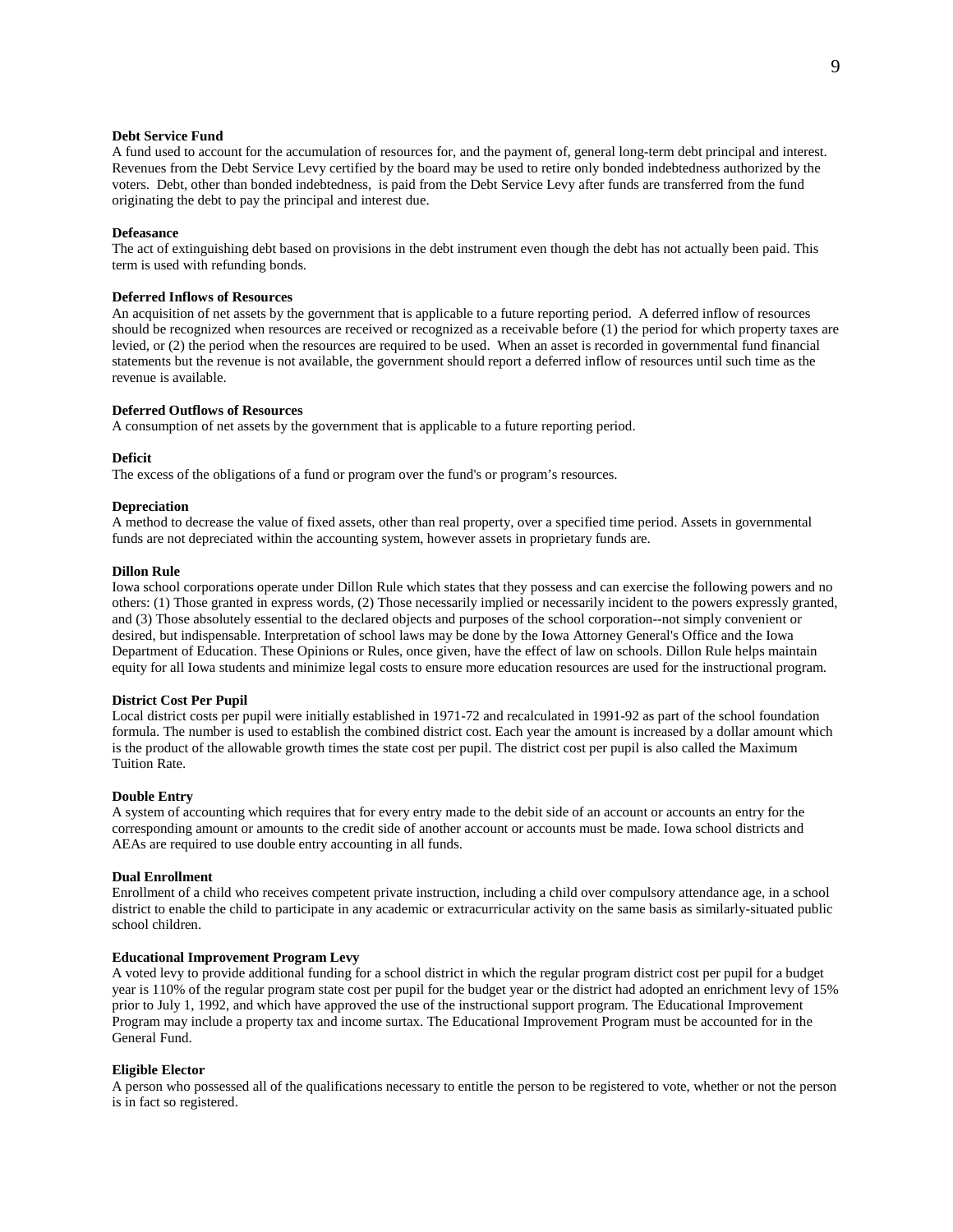# **Encumbrances**

Purchase orders, contracts, and salaries or other commitments which are chargeable to an appropriation and for which a part of the appropriation is designated. They cease to be encumbrances when paid, when an actual liability is established, or at the end of the budget year. An encumbrance may be re-established in the subsequent year's budget.

### **Ending Balance**

The amount of fund balance a district or AEA has on hand, in a governmental fund, at the end of a fiscal year (June 30), which is equal to the fund balance at the beginning of the subsequent fiscal year (July 1). Balances are reported for each fund separately.

### **Enrolled**

A student that has registered with the school district and is taking part in the educational program is considered enrolled.

## **Enterprise Funds**

Funds used to account for operations for which a fee is charged to users for goods or services. Enterprise funds are required to be used when there are legal requirements to recover costs through fees and charges or when the governing board makes a policy decision to recover the costs of providing services, where legally allowed, through fees or charges. No taxes are levied for these funds and no tax funds used.

## **Entry**

The record of a financial transaction in its appropriate book of accounts.

## **Equipment**

An item which meets ALL of the following tests: (1) lasts more than one year, (2) would be repaired rather than replaced, (3) is an independent unit rather than being incorporated into another unit item, (4) the cost of tagging and inventory is a small percent of the item cost, and (5) the cost exceeds a minimum dollar value set by the Department of Education (\$500).

#### **Equity**

The mathematical excess of assets over liabilities. Generally this excess is called Fund Balance in a governmental fund.

#### **Equity, Horizontal**

A term used in school finance reform that means to create equity by providing equal funding for all students.

### **Equity, Vertical**

A term used in school finance reform that means to create equity by additional weighted funding for certain categories of students according to their educational needs.

#### **Expenditures**

The costs of goods or services, whether paid or unpaid, received by the district or AEA. Expenditures include uses of funds such as principal payments on outstanding debt and the cost of capital assets. The term "expenditure" is used with governmental funds.

# **Expenses**

The costs of goods or services, whether paid or unpaid, received by the district. Expenses do not include uses of funds such as principal payments on outstanding debt or the cost of capital assets. Instead the cost of depreciation on capital assets would be included. The term "expenses" is not used with governmental funds.

#### **Face Value**

This term designates the amount of the liability stated in the security document.

### **Facility**

A dimension in the Uniform Financial Accounting System which identifies the school building, grade level, operational unit, or cost center. This is mainly used for site-based management and charter schools.

## **Feasibility Study**

A report of the financial practicality of a proposed activity or project. The report may include estimates of revenues and expenditures and a review of the operating or economic aspects of the proposal.

#### **Fee**

A charge to students, calculated at cost, for goods or services provided to the students, and which are authorized by law.

## **Fidelity Bond**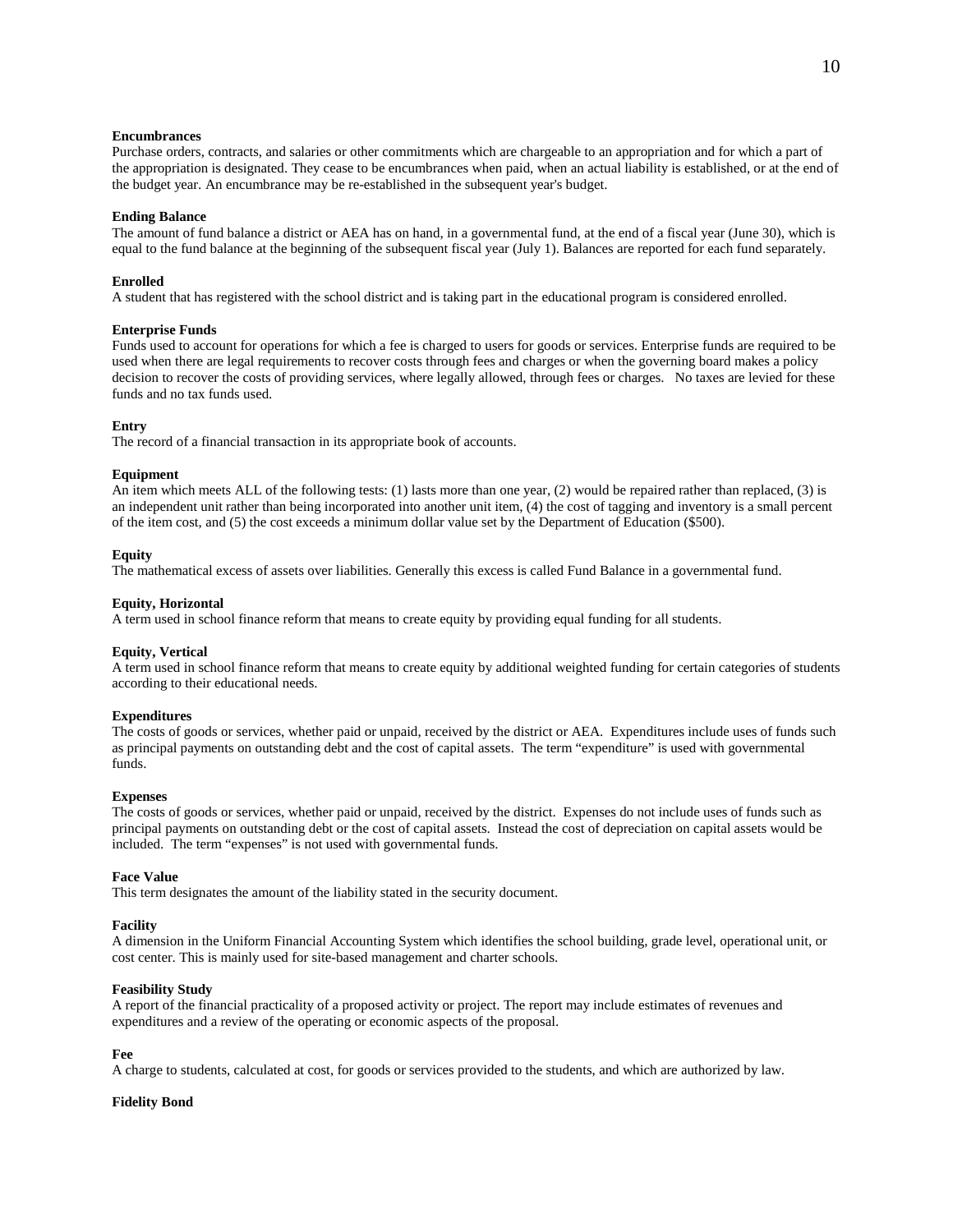A bond guaranteeing the school district against losses resulting from the actions of the specified officers and employees of the district.

## **Fiduciary Funds**

A classification category which includes both Agency Funds and certain Trust Funds. These funds are established when the entity handles assets in a trustee or agent capacity.

#### **Financial Accounting**

The recording and reporting of activities and events affecting the money of an administrative unit and its program. Specifically, it is concerned with (1) determining what accounting records are to be maintained, how they will be maintained, and the procedures, methods, and forms to be used; (2) recording, classifying, and summarizing activities or events; (3) analyzing and interpreting recorded data; and (4) preparing and initializing reports and statements which reflect conditions as of a given date, the results of operations for a specific period, and the evaluation of status and results of operation in terms of established objectives.

## **Financial Solvency Ratio**

An IASB ratio that provides a picture in time of the financial health of a school district from a lenders perspective that is calculated by dividing the sum of the assigned and unassigned General Fund balances by the actual General Fund revenues (less the AEA flow through) of the school district for the fiscal year.

#### **Fiscal Period**

Any period at the end of which a school district determines its financial condition and the results of its operations and closes its books. It is usually a year, though not necessarily a calendar year. The fiscal period for Iowa school districts and AEAs is July 1 through the following June 30. The fiscal period for federal government is October 1 through the following September 30.

### **Fixed Assets**

Long-lived tangible assets such as land, buildings, machinery, furniture, and other equipment which the school district or AEA intends to hold or continue in use over a long period of time. "Fixed" denotes probability or intent to continue use or possession, and does not indicate immobility of an asset.

#### **Foundation Formula**

A system established in Iowa Code to determine the level of funding school districts shall receive from state aid, property taxes, and certain income surtaxes for the General Fund.

## **Function**

A dimension in the Uniform Financial Accounting System structure which is used with expenditures/expenses in all funds. The function describes the activity for which a service or material object is acquired. The functions are classified into five broad areas: Instruction, Support Services, Operation of Non-Instructional Services, Facilities Acquisition and Construction Services, Debt Service, and Other Uses.

#### **Fund**

An independent accounting entity with its own assets, liabilities, and fund balance. Generally, funds are established to account for financing of specific activities of an agency's operations.

#### **Fund Balance**

The excess of the assets of a fund over its liabilities in a governmental fund.

#### **Furniture and Fixtures**

Equipment used for sitting, or as a support for writing and work activities, or as storage space for material items. Furniture is moveable; a fixture is "fixed" or not moveable.

## **General Fund**

This fund must be established by all Iowa school districts and AEAs. It is a governmental fund under GAAP and accounts for the revenues and expenditures for the educational program and most school district operations. All moneys received by a school corporation from taxes and other sources must be accounted for in the General Fund except moneys required by law to be accounted for in another fund.

#### **General Obligation Debt**

The debt incurred by a school district, the repayment of which is secured by the district's general taxing authority.

## **Generally Accepted Accounting Principles (GAAP)**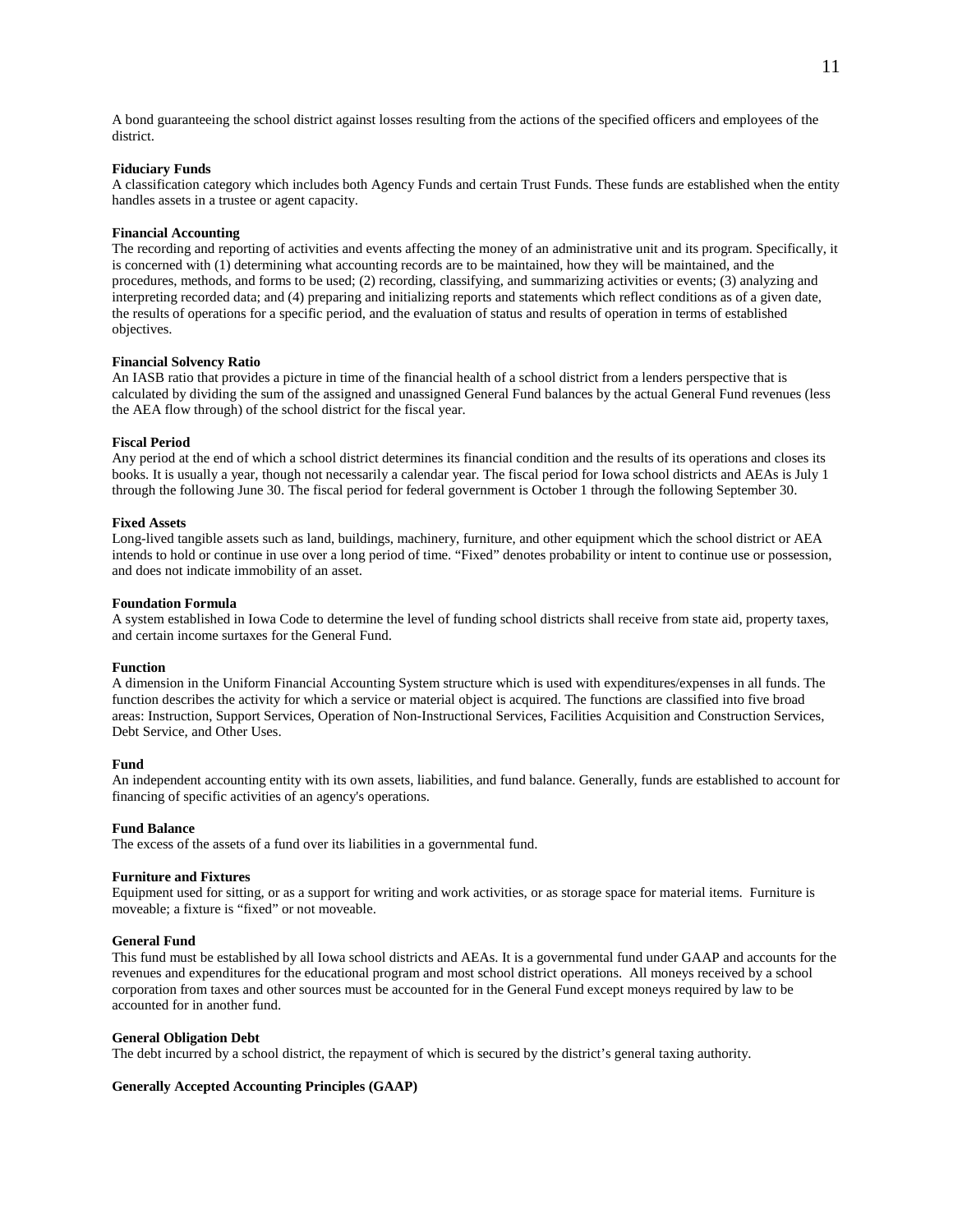GAAP is a codified set of currently effective accounting and reporting standards and principles. Governmental GAAP is established by the Governmental Accounting Standards Board (GASB) after a lengthy process of public review. Governmental entities cannot follow GAAP established by the Financial Accounting Standards Board (FASB) unless GASB so states. Iowa school districts and AEAs are required by law to be in compliance with Governmental GAAP for both accounting and budgeting. Uniform Financial Accounting embodies the Governmental GAAP that districts and AEAs shall follow.

## **Gifted and Talented Program**

A program for which categorical funding is included in the school district cost per pupil calculated for each school district under the school foundation formula. After subtracting carryover and funding received from other sources for this program, the remaining program cost is funded by 75% from the amount of allowable growth that was added in FY2000 and which increases each year by the allowable growth percentage and 25% from the district's regular program district cost. The purpose of the gifted and talented program is to provide for identified gifted students' needs beyond those provided by the regular school program pursuant to each gifted student's individualized plan. The funding shall be used only for expenditures that are directly and exclusively related to providing the gifted and talented program.

## **Governmental Accounting Standards Board (GASB)**

A board established in 1984 to promulgate standards of financial accounting and reporting of activities and transactions of state and local governments.

#### **Governmental Funds**

A classification of funds which include the General Fund, Special Revenue Funds, Debt Service Fund, Permanent Funds, and Capital Project Funds.

## **Governmental L-T Liabilities/Debt Summary Accounts**

A self-balancing group of accounts used to account for general long-term debt of governmental funds of a governmental unit. This account group was established in Iowa when the general long-term debt account group was eliminated as part of the audit with the implementation of GASB Statement 34; however, Iowa school districts and AEAs are required to continue to maintain similar records for purposes of reporting.

### **Governmental Long-term Assets Summary Accounts**

A self-balancing group of accounts used to account for fixed assets of governmental funds of a governmental unit. This account group was established in Iowa when the General Fixed Assets Account Group was eliminated as part of the audit with the implementation of GASB Statement 34; however, Iowa school districts and AEAs are required to continue to maintain similar records for purposes of reporting.

#### **Grants-in-Aid**

Financial support, usually from state or federal appropriations, that is either allocated to the school district or AEA or for which a school district or AEA applies. This support is paid separately from state foundation aid. In the general fund, grants in aid become miscellaneous income and increase budget authority when the support is received as revenue.

## **Home School Assistance Program (HSAP)**

A program for a specific category of students provided outside the basic educational program that is provided to regularly enrolled students by the school district. HSAP students are private instruction children rather than public school children. A licensed teacher, employed by the public school district, supervises a parent, guardian, or legal custodian in providing instruction to their children.

## **ICN**

Iowa Communications Network.

#### **Impact Aid**

Federal funds paid to district predominantly based on the number of federally employed parents in the district or students of Native American descent. Impact aid may also be received as a payment in lieu of property taxes for land taken for federal projects.

## **Imprest System**

A system for handling disbursements whereby a fixed amount of money is set aside for a particular purpose. Disbursements are made from time to time as needed. At certain intervals, a report is rendered of the amount disbursed, and the cash is replenished for the amount of the disbursements, ordinarily by check drawn on the fund or funds from which the items are payable. The total of cash plus unreplenished disbursements must always equal the fixed sum of cash set aside. Petty cash funds are handled on an imprest system.

## **Independent Audit**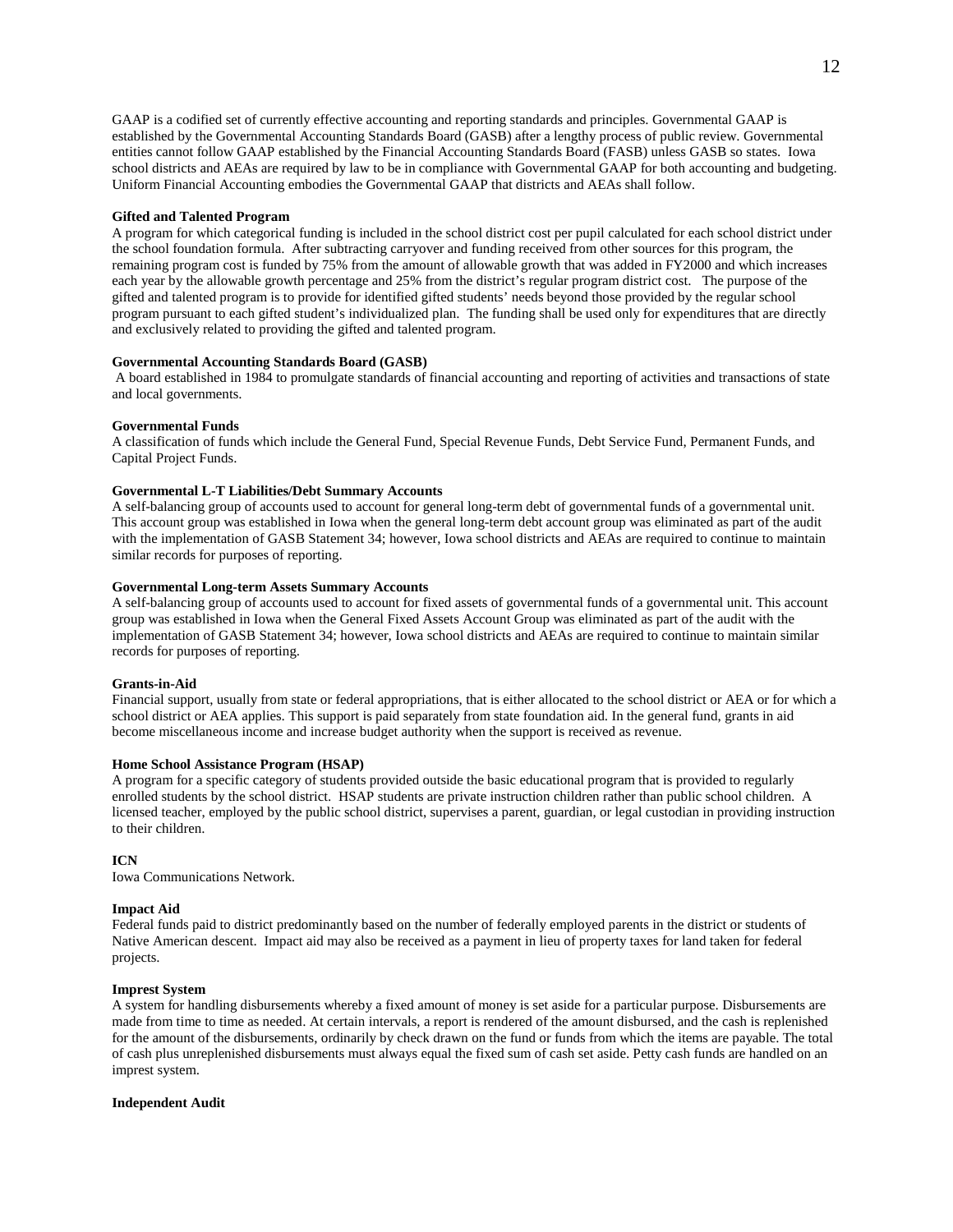An examination of the financial records, accounts, business transactions, accounting practices, compliance with laws and regulations and internal controls of the district or AEA by an external auditor/CPA who is not an employee of the district. Audits performed by the Office of the Auditor of State are also independent audits. An independent audit is required of all school districts and AEAs annually, due by March 31 following the end of the fiscal year, and auditor selection requires an RFP process.

### **Indirect Costs**

Those elements of cost necessary in the provision of a service which are of such a nature that they cannot be readily or accurately identified with the specific service.

### **Indirect Cost Rate**

The rate used to recover a portion of the general expenditures of operating a school district (overhead costs) to a specific federal grant or program. The indirect cost rate is not used with state programs. In Iowa, the indirect cost rates for school districts and AEAs are calculated by the Department of Education.

#### **Individualized education program (IEP)**

The written record of an eligible individual's special education and related services needs for children aged 3 years through 21 years with disabilities as defined in Iowa Administrative Code.

## **Individualized family service plan (IFSP)**

The written plan for providing early intervention services to an eligible child and the child's family in accordance with Iowa Administrative Code.

#### **Instructional Support Program Levy**

A school district may establish an Instructional Support Program to provide additional funding. The board may adopt a resolution for a period not exceeding five years without a public vote, unless it receives a proper petition to submit the question to a vote. The public may vote for the Program for a period not exceeding ten years. The Instructional Support Program may be fund by all property tax or a combination of property tax and income surtax. The Instructional Support Program must be accounted for in the General Fund and may be used for any purpose allowed from the General Fund but not for supplanting other funding streams.

#### **Interfund Loans**

Money which is taken temporarily from one fund under the control of the board of education and added to another fund also under the board's control. Interfund loans and temporary transfers are not revenues or expenditures of the funds or of the school district or AEA, and are accounted for on the balance sheet.

## **Interfund Transfers**

Permanent transfers of assets, usually cash, from one fund to another fund. Interfund transfers require Code authority or permission of the state appeal board (SAB) or school budget review committee (SBRC).

## **Internal Auditing**

Activities involved with evaluating the adequacy of the internal control system; verifying and safeguarding assets; reviewing the reliability of the accounting and reporting system; and ascertaining compliance with established policies and procedures.

## **Internal Control**

A plan of organization under which employee's duties are so arranged and records and procedures so designed as to make it possible to exercise effective accounting control over assets, liabilities, revenues, and expenditures. For example, under such a system, the employee's work is subdivided so that no one employee performs a complete cycle of operations. For instance, an employee handling cash would not post the accounts receivable records. Again, under such a system, the procedures to be followed are definitely established and such procedures call for proper authorizations by designated officials for all actions to be taken.

## **Internal Service Funds**

Funds used to account for the provision of goods or services by one department or fund to other departments or funds of the governmental unit on a cost-reimbursement basis. If the governmental unit is not the major user of the good or services, the activity should be reported in an enterprise fund rather than internal service fund.

#### **Intrafund Transfers**

Permanent transfers from one account to another account within the same fund.

#### **Inventory**

A detailed list or record showing quantities, descriptions, values, and frequently, units of measure and unit prices of property or supplies on hand at a given time. At the fund level, inventory may be accounted for either on the purchases basis or on the consumption basis, except that proprietary funds must use the consumption basis. On the purchases basis, the inventory is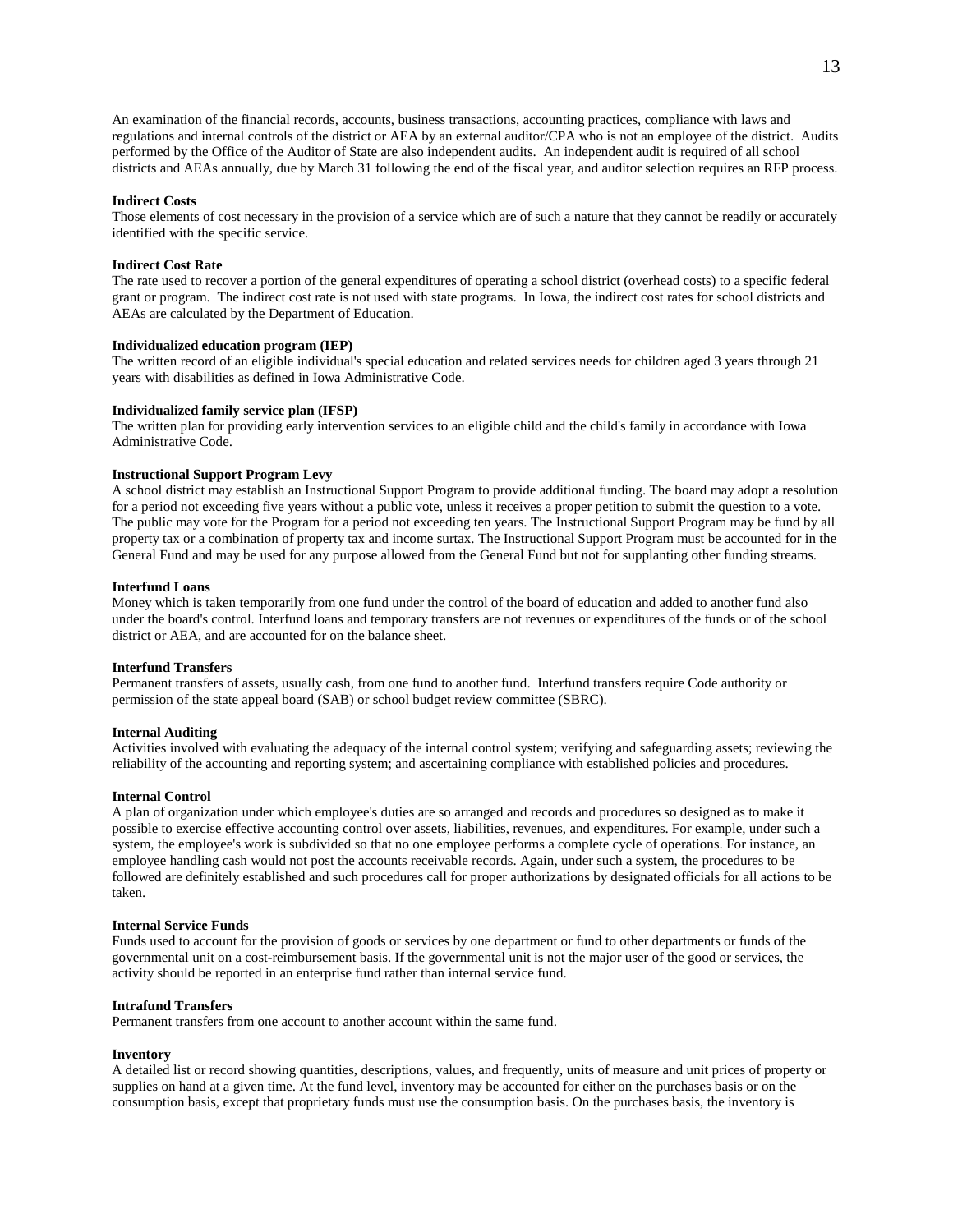considered to be an expenditure when purchased. On the consumption basis, the inventory is considered to be an expenditure when used.

## **Invoice**

An itemized list of merchandise purchased from a particular vendor. The list includes such information as quantity, description, price, terms, and date.

## **Junior-Senior Rule**

Eleventh and twelfth grade nonresident pupils, who are still Iowa residents, who were residents of the district during the preceding school year, may continue to enroll in the district until the pupils graduate without requiring open enrollment. The junior-senior rule is available to students both with or without an IEP, but the financing is handled differently. Students without IEPs are counted by the serving district and no tuition is billed. Students with IEPs are counted by the resident district and the serving district bills for special education tuition.

## **LEA**

Local Education Agency

## **Lease, Capital**

Lease agreements in which title passes or is expected to pass at some later date or in which there exists the ability for the lessee to purchase at less than fair market value. Lease-purchases are capital leases. Leases are only allowed in those funds for which Iowa Code grants express authority. Capital leases are not authorized in the General Fund.

## **Lease, Operating**

Written rental agreement in which title does not pass, nor is intended to pass, to the lessee. Leases are only allowed in those funds for which Iowa Code grants express authority. Operating leases for facilities are not authorized in the General Fund.

### **Levy**

The total of taxes or special assessments imposed by a governmental unit. Also the act of imposing taxes or special assessment.

### **Levy Rate**

The dollar amount that is determined by dividing the total tax levy by the value of property to be taxed. This is normally expressed in dollars and cents per \$1000 of taxable valuation.

#### **Levying Board**

The board of supervisors of the county and any other public body or corporation that has the power to levy a tax. A school district board is a levying board but an AEA board is not.

## **Liabilities**

Debt or other legal obligations arising out of transactions in the past which are payable but not necessarily due. An encumbrance is not a liability; it becomes a liability when the services or materials for which the encumbrance was established have been rendered or received.

## **Library Levy Fund**

A fund created to deposit and expend money related to providing a community library. The Library Levy Fund is a Special Revenue Fund and is only authorized by Code to The Clear Creek-Amana Community School District for Amana.

#### **Limited English Proficient (LEP)**

A student who has a language background other than English, and the proficiency in English is such that the probability of the student's academic success in an English-only classroom is below that of an academically successful peer with an English language background. There is special weighting for Limited English Proficient students.

## **Line-Item Budget**

An internal financial document or managerial tool used in most public school districts and AEAs, but not required by law. This budget provides amounts on a districtwide basis at the chart of account level, including an estimated beginning balance, expected revenues listed by source, planned expenditures listed by function, program, project, and object, and a resulting ending balance. See Program Budget.

#### **Local Education Agency (LEA)**

An educational agency at the local level which exists primarily to operate schools or to contract for educational services. Taxes may be levied by such publicly-operated agencies for school purposes. Also called a school district. An LEA is a school corporation.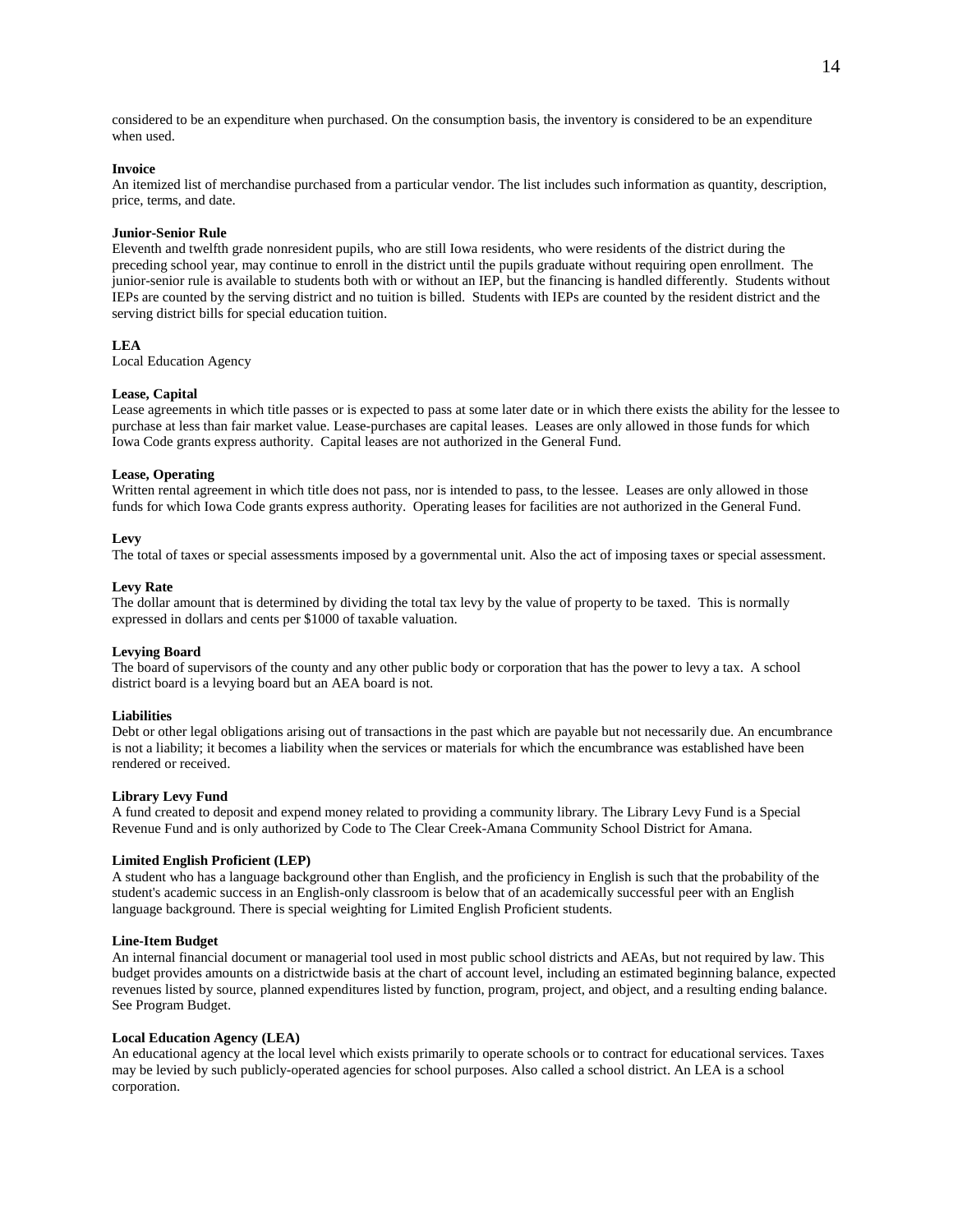# **Maintenance**

Maintenance means to cause to remain in a state of good repair or to keep equipment in effective working condition and ready for daily use. Maintenance includes cleaning, upkeep, inspecting for needed maintenance, preserving the existing state or condition, preventing a decline in the existing state or condition, and replacing parts, unless otherwise a repair. Maintenance and maintenance contracts shall not be expended from any capital projects fund.

## **Management Information System (MIS)**

A network of information that acquires, retrieves, and redistributes data used in managing the educational process and in supporting the individual and collective decision-making process. Uniform Financial Accounting is an MIS.

## **Management Levy Fund**

A fund created to deposit and expend money from a levy certified by the board of directors for the purpose of tort liability insurance, unemployment, early retirement incentives, and judgments. The Management Levy Fund is a Special Revenue Fund.

### **Maximum Authorized Budget**

The amount authorized under the school foundation formula that expenditures in the General Fund in a local school district cannot legally exceed. It is the sum of the combined district cost, pre-school funding, instructional support program, educational improvement program, miscellaneous income, SBRC approved modified allowable growth, and prior year's unspent balance. It does not include the cash reserve levy.

## **Maximum Tuition Rate**

See District Cost Per Pupil.

## **Memoranda Account**

An informal record of a school district transaction that cannot be recorded under the regular financial accounts but for which a record is desired.

#### **Mill**

A rate used in calculating property taxes expressed in units of one-tenth of one cent or 0.001 of one dollar. Instead of reporting tax levies in terms of millage, Iowa reports tax levies in terms of cents per thousand dollars.

#### **Miscellaneous Income**

All revenues and receipts deposited to the General Fund but not including state foundation aid, categorical funding that is part of the formula, foundation property tax, or additional property tax generated through the school foundation formula. It does not include cash reserve levy property taxes.

## **Modified Accrual Accounting**

Accrual accounting for governmental funds is called Modified Accrual Accounting. The main difference between accrual accounting for proprietary funds and entity-wide statements and modified accrual accounting for governmental funds is the accounting measurement objectives. Modified accrual basis does not recognize revenues until they are measurable and available to finance expenditures of the current period, and expenditures are recognized when the goods or services are received. Federal grants are not recognized as revenue if not yet expended.

**Modified Allowable Growth** (Beginning in FY15, it is called Modified Supplemental Amount) Additional budget authority granted by the SBRC for specific purposes or unusual or unique circumstances as allowed by Code.

#### **Motion**

A proposal that the board of directors takes certain action on a matter. It is a statement of direction rather than policy, and is made to handle routine business and to conduct meetings. See Resolution.

#### **Municipality**

Generally includes a township, city, county, or school corporation. Iowa Code defines municipality differently for different chapters.

#### **Net Position**

The amount remaining after subtracting total liabilities from total assets on an accrual basis.

#### **Nonprofit School Organization**

An entity or organization that meets all 3 of the following criteria: established by the board of directors of the school district, established for the sole benefit of the district and its students, and exempt from federal income taxation under section 501(c)(3) of the Internal Revenue Code.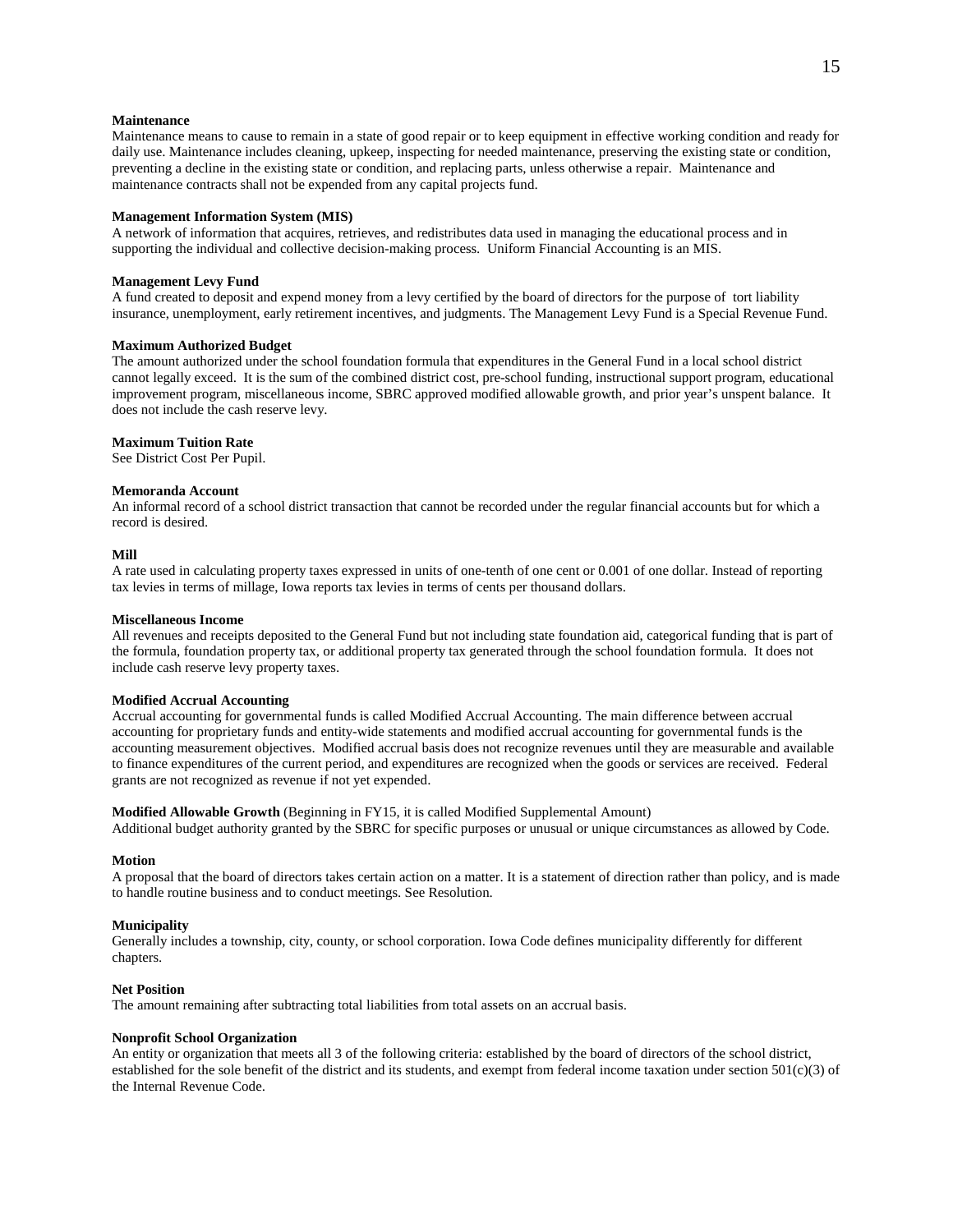### **Nonpublic School**

A school, other than a public school, which is accredited.

## **Nonresident Student**

A student whose legal residence is outside the geographic area served by a specified school district.

#### **Nonspendable Fund Balance**

A classification of fund balance which includes amounts that cannot be spent because they are either (1) not in spendable form or (2) legally or contractually required to be maintained intact. This would include items not expected to be converted to cash, including inventories and prepaid amounts. It may also include the long-term amount of loans and receivables, as well as property acquired for resale and the corpus (principal) of a permanent fund.

#### **Object**

A dimension used in the Uniform Financial Accounting System for expenditures. The object is the service or commodity bought. Objects include salary, employee benefits, purchased services, supplies, property, debt service and miscellaneous objects, and other items/uses of funds.

#### **Obligations**

Amounts which the school system will be required to meet out of its resources, including both liabilities and encumbrances.

#### **Open Enrollment**

A procedure allowing a parent/guardian to enroll one or more pupils in an Iowa public school district other than the Iowa district of residence at no tuition cost to the parent/guardian.

#### **Operational Audit**

A systematic identification of ways to improve efficiency and effectiveness. Also called a performance audit. An operational audit is recommended, but not required.

## **Para-educator**

A person who is certified to assist a teacher in the performance of instructional tasks to support and assist classroom instruction and related school activities.

#### **Performance Audit**

See Operational Audit.

## **Permanent Fund**

Trust funds where the interest earned, but not the principal, may be used for purposes that support the governmental unit's program.

#### **Petty Cash**

A small sum of money set aside for the purpose of paying small obligations for which the issuance of a formal purchase order and check would be too expensive and time-consuming. Iowa school districts and AEAs must use an imprest system for any petty cash funds they establish. See Imprest System.

## **Physical Plant and Equipment Levy Fund (PPEL)**

A fund created to deposit and expend money from a levy certified annually by the board of directors for a maximum of 33 cents and/or a voter-approved levy for a maximum of \$1.34 per \$1000 of assessed valuation (for a maximum total of \$1.67). The voterapproved levy may be all property tax or a combination of property tax and income surtax and may be levied for up to 10 years. The PPEL fund is a capital projects fund limited to expenditures for facilities, grounds, and certain equipment.

## **Political subdivision**

*A* political subdivision in the state of Iowa includes a city, a township, a county, a public school district, a community college, an area education agency, or an institution governed by the state board of regents (Iowa Braille and Sight Saving School, Iowa School for the Deaf, Iowa State University, University of Iowa, and University of Northern Iowa).

#### **Posting**

The act of transferring to an account in a ledger the detailed or summarized data contained in the cash receipts book, check register, journal voucher, or similar books or documents of original entry.

### **Principal**

A licensed member of a school's instructional staff who serves as an instructional leader, coordinates the process and substance of educational and instructional programs, coordinates the budget of the school, provides formative evaluation for all practitioners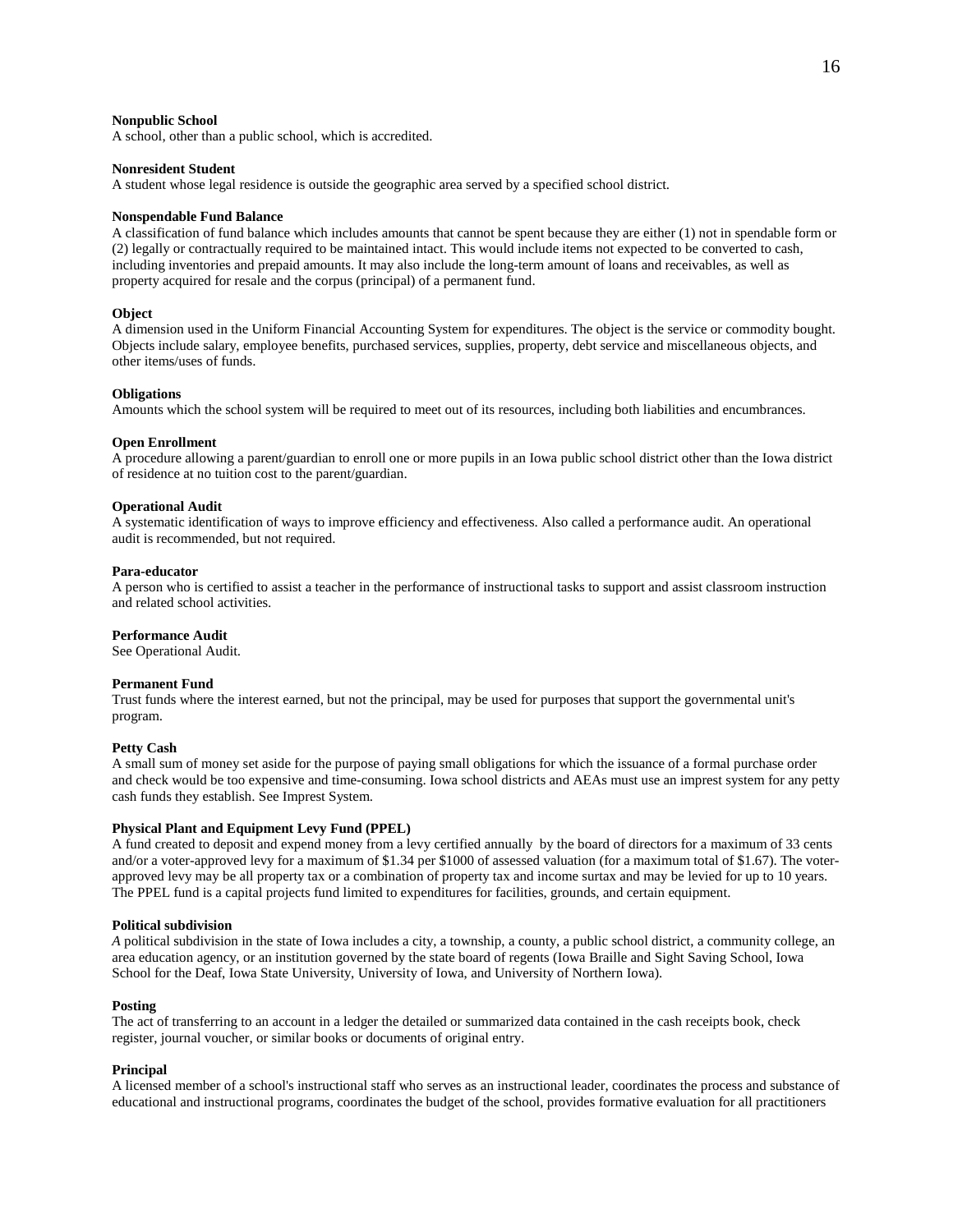and other persons in the school, recommends or has effective authority to appoint, assign, promote, or transfer personnel in a school building, implements the local school board's policy in a manner consistent with professional practice and ethics, and assists in the development and supervision of a school's student activities program.

### **Private Instruction**

Instruction using a plan and a course of study in a setting other than a public or organized accredited nonpublic school. See Competent Private Instruction.

#### **Private-Purpose Trust Fund**

Trust funds where the principal and interest earned may be used for purposes that benefit individuals, private organizations, or other governments rather than the governmental unit.

#### **Program**

A dimension used in the Uniform Financial Accounting system for classifying revenues and expenditures. The program is a plan of activities and procedures designed to accomplish a predetermined objective or set of allied objectives.

## **Program Budget**

A technique in which expenditure plans are formulated and resources appropriated on the basis of the expected services to be performed by organizational units. Line-items are organized by functions or programs and may also be organized by facilities. See Line-Item Budget.

#### **Project**

A dimension used in the Uniform Financial Accounting System for classifying revenues, expenditures, and balance sheet accounts. The project dimension permits the accumulation of expenditures to meet a variety of specialized reporting requirements at the local, state, and federal levels and is used for all categorical funding.

## **Proprietary Funds**

Funds which account for operations for activities for which a fee is charged to users for goods or services. The intent of the entity is that the costs of providing the goods or services be financed primarily through user charges or where a periodic determination of revenues, expense and net income is appropriate. Proprietary fund types include the School Nutrition Fund, the Day Care Fund, the Regular Education Preschool Fund, Student Construction Fund, and Internal Service Funds.

#### **Proposed Budget**

The budget recommended based on a process of administrative planning.

# **Public Education and Recreation Levy Fund**

# **(PERL)**

A fund created to deposit and expend money from a levy authorized by the voters for up to \$0.135 per \$1000 of assessed valuation. The PERL fund is a special revenue fund limited to expenditures for playgrounds and community education. See community education.

#### **Public Improvement**

A building or other construction work to be paid for in whole or in part by the use of funds of any municipality.

### **Public Measure**

Any question authorized or required by law to be submitted to the voters at an election.

#### **Public School**

Any school directly supported in whole or in part by taxation.

#### **Pupil Accounting**

A system for collecting, computing, and reporting information about pupils.

### **Purchase Order**

A document which authorized the delivery of specified merchandise or the rendering of certain services and the making of a charge for them.

#### **Qualified Elector**

See registered voter

#### **Real Property**

Property consisting of land, buildings, minerals, timber, landscaping, and all improvements thereto.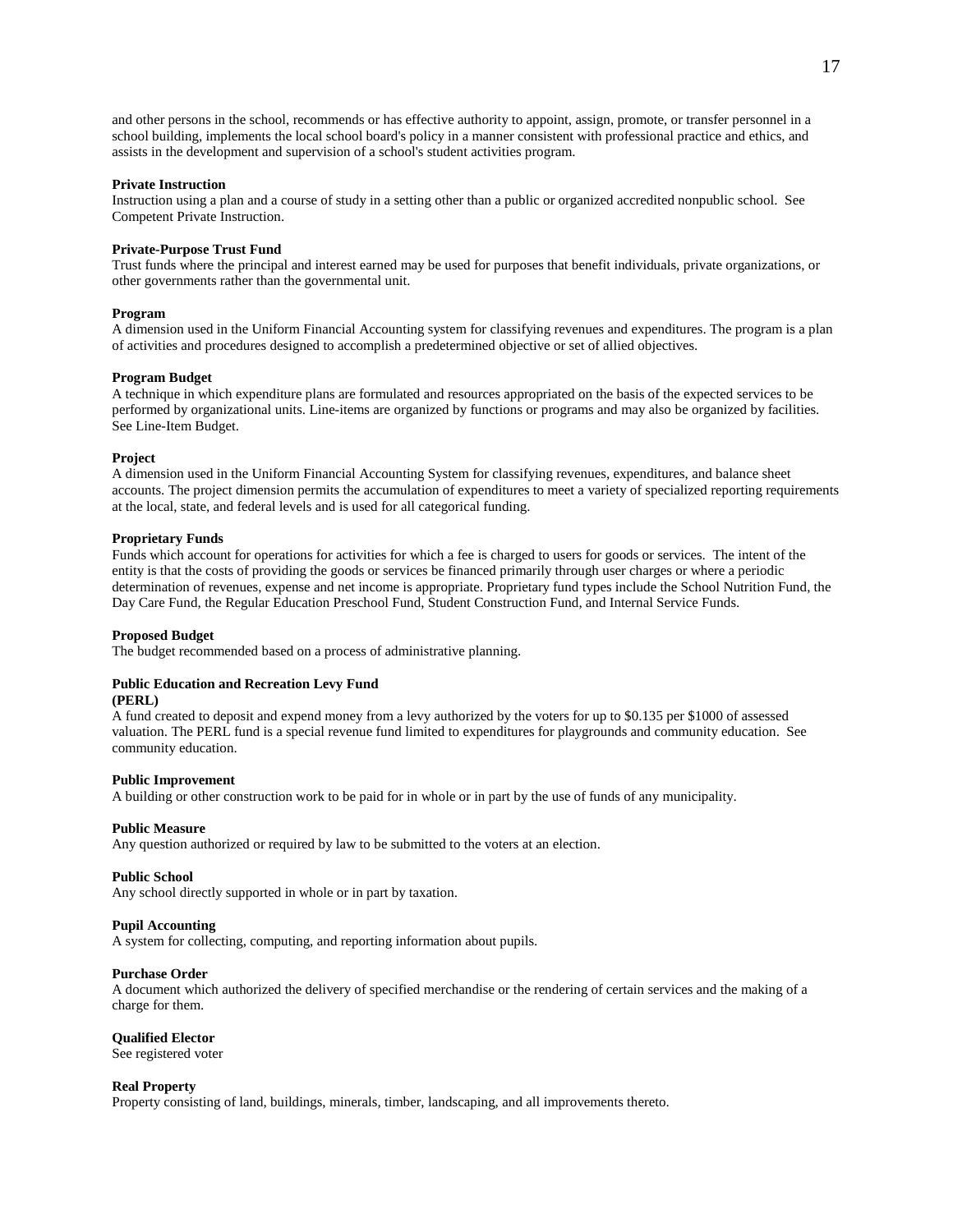## **REAP**

Rural Education Achievement Program. Part B of Title VI of the reauthorized ESEA contains REAP initiatives that are designed to help rural districts that may lack the personnel and resources to complete effectively for Federal competitive grants and that often receive grant allocations in amounts that are too small to be effective in meeting their intended purposes.

## **Reconstructing**

Rebuilding or restoring as an entity a thing which was lost or destroyed.

#### **Refunding Bonds**

Bonds issued to retire bonds already outstanding; usually issued at a lower interest rate.

## **Regional Academy**

An educational institution established by a school district to which multiple other school districts send pupils in grades seven though twelve and which includes advanced-level courses. In addition to the advanced-level courses, the curriculum of the academy may include vocational-technical programs, Internet-based courses or ICN courses. A regional academy is not a regional high school or career academy. Regional academy courses shall not qualify as concurrent enrollment courses and do not generate any postsecondary credit; however, the district may supplement its regional academy with concurrent enrollment classes.

#### **Registered Voter**

A person who is registered to vote.

#### **Regular Election**

See School Election

## **Repairing**

Restoring an existing structure or thing to its original condition, as near as may be, after decay, waste, injury, or partial destruction, but does not include maintenance.

#### **Requisition**

A written request to a purchasing officer for specified articles or services. It is a request from one school employee to another school employee, whereas a purchase order is from a school official to a vendor.

#### **Reserve**

An amount of fund balance set aside for some specified legal purpose. These amounts are included in the nonspendable fund balance.

### **Resident Pupil**

A child who is physically present in a district, whose residence has not been established in another district by operation of law, and who meets any of the following conditions: (1) is in the district for the purpose of making a home and not solely for school purposes, (2) meets the definitional requirements of the term homeless individual under federal law, or (3) lives in a juvenile detention center, foster care facility, or residential facility in the district. As a practical matter, students with IEPs, students living in juvenile homes, students living in residential facilities do have their resident established by operation of law.

### **Resolution**

A proposal used for official decisions of the board of directors that take legal effect when they are passed and are likely to establish policy. See Motion.

## **Restricted Fund Balance**

The restricted fund balance classification should be reported when constraints placed on the use of resources are either (a) externally imposed by creditors, grantors, contributors, or laws or regulations of other governments or (b) imposed by law through constitutional provisions or enabling legislation.

## **Restricted Grants-in-Aid**

Revenues to the school district or AEA that must be used for a categorical or specific purpose. If such money is not completely used, it usually is returned to the granting governmental unit. These grants, if federal, will include a "supplement, not supplant" clause; and if indirect costs are allowed, the restricted cost rate must be used. See Unrestricted Grants-in-Aid.

## **Restricted Net Position**

This account is used to record the net component–restricted net position—which represents a restriction by sources internal or external to the organization. This account is to be used in proprietary funds only.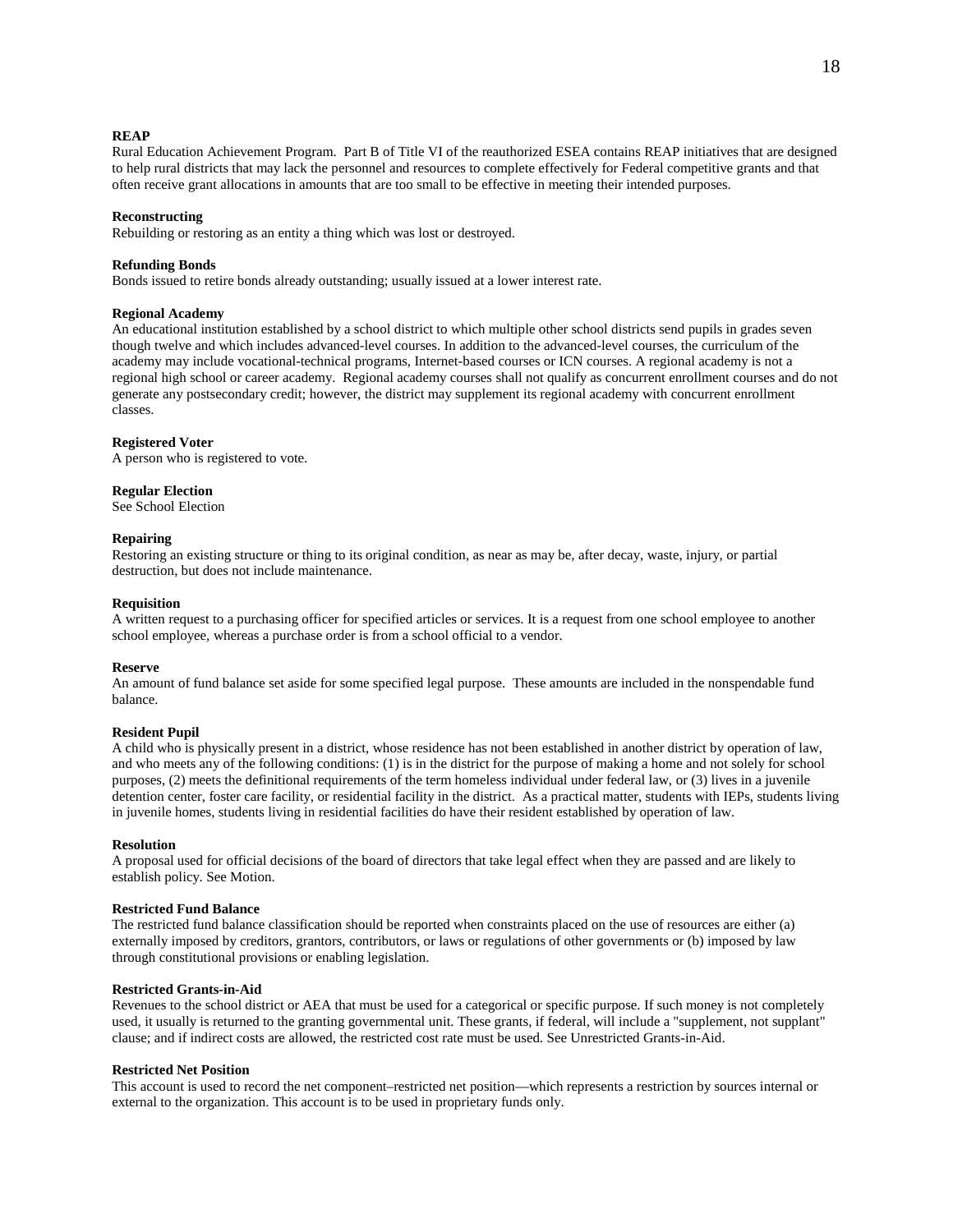## **Returning Dropout and Dropout Prevention Program**

A program for which a district may apply to the SBRC for modified allowable growth to fund a portion. After subtracting carryover and funding received from other sources for this program, the remaining program cost is funded by 25% or more from the district's regular program district cost and 75% from property taxes. The purpose of the returning dropout and dropout prevention program is to provide for the needs of identified students at risk of dropping out of school beyond the instructional program and services provided by the regular school program. The funding shall be used only for expenditures that are directly and exclusively related to providing the returning dropout and dropout prevention program.

### **Revenue**

Amounts received by or due to a school district or AEA that result in an increase in fund balance.

## **Revenue Bonds**

Debt incurred by a district, the repayment of which is secured by anticipated future revenues, such as SAVE revenues. Revenue bonds are not general obligation bonds.

## **Revenue purpose statement**

A document voted by the taxpayers of the school district indicating the specific purposes for which the SAVE revenue will be expended.

#### **School Age**

A person at least five and less than twenty-one years of age on September 15.

## **School Based Budget**

A budget format presenting the expenditures to be made by an individual school. This is an alternative to the traditional line-item budget. See Line-Item Budget.

## **School Board**

A board of school directors regularly elected by the qualified voters of a school corporation.

## **School Budget Review Committee (SBRC)**

A committee established by Iowa Code chapter 257 and appointed by the Iowa Governor that includes the Director of the Department of Education as the Chair and non-voting member, the Director of the Department of Management as the Secretary, and four public members. This committee reviews school budgets and hears requests from school districts for modified allowable budget growth, and has authority over anything impacting school district accounting and budgeting. The SBRC is a separate agency from the Department of Education and Department of Management.

## **School District**

See Local Education Agency

## **School Election**

The election held in each school district for the election of officers of the district and merged area and for the purpose of submitting to the voters any matter authorized by law.

### **School Foundation Formula**

A statutory plan to fund public education in Iowa.

#### **School Nutrition Fund**

A fund created to deposit and expend money related to the operation of the school nutrition program. No taxes are levied for this fund. The School Nutrition Fund is an Enterprise Fund.

### **Secretary's Balance**

A budget term referring to the ending fund balance on the GAAP basis in each fund, separately stated. The term is used most commonly with the General Fund. It is no longer synonymous with the term "unexpended fund balance."

#### **Sharing Incentives**

Financial incentives to encourage districts to share instructional programs, instructional programs, and operational function staff.

### **Solvency Ratio**

An IASB ratio that provides a picture in time of the financial health of a school district from a lenders perspective that is calculated by dividing the sum of the assigned and unassigned General Fund balances by the actual General Fund revenues (less the AEA flow through) of the school district for the fiscal year.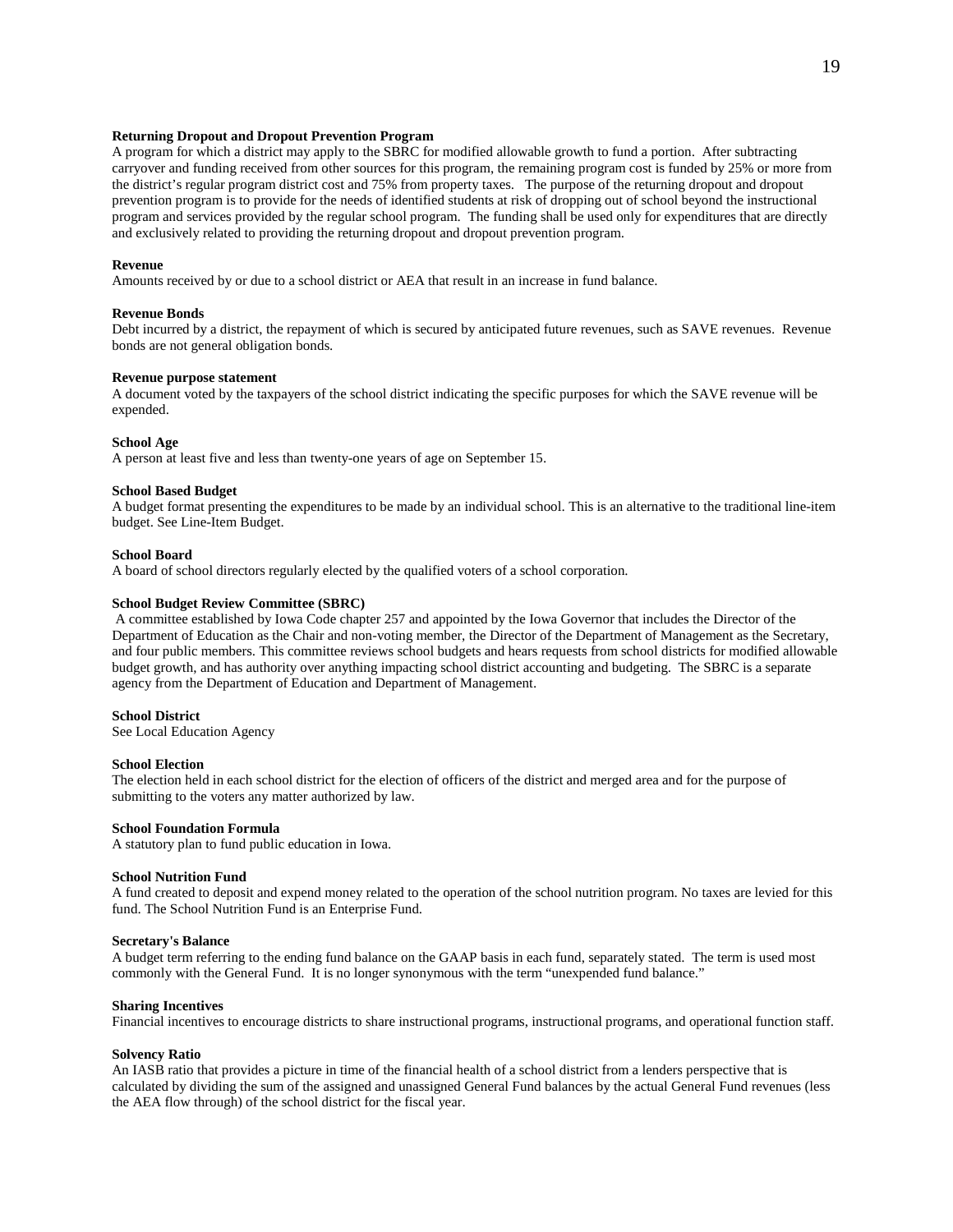### **Source**

A dimension of the Uniform Financial Accounting System for revenues to differentiate local, intermediate, state and federal sources of funding.

### **Special Election**

Any election other than the school election held for any purpose authorized or required by law.

#### **Special Revenue Funds**

Funds which are used to account for the proceeds of specific revenue sources that are legally restricted to expenditures for specific purposes. Special Revenue Funds include the Student Activity Fund, the Management Levy Fund, the Public Education and Recreation Levy Fund, Entrepreneurial Education Fund, Equalization Levy Fund, Emergency Levy Fund, Disaster Recovery Fund, Special Revenue Trust Funds, and the Library Levy Fund.

## **Special Revenue Trust Fund**

Trust funds where the principal and interest may be used for purposes that support the governmental unit's programs.

### **Staff Accounting**

Pertains to services rendered in connection with the systematic recording, filing, and storing of information related to staff members employed by the school system.

#### **Stamped Warrants**

A warrant (check) which is registered by the paying officer for future payment on account due to present lack of funds, and which is to be paid in the order of its registration.

# **State Categorical Supplements**

Teacher salary supplement, professional development supplement, and early intervention supplement. These categorical budgetary allocations are funded on a per pupil basis beginning in FY2010 with an allowable growth rate established annually.

### **State Cost Per Pupil**

The state cost per pupil was initially established in 1971-72 and recalculated in 1990-91. The number is used to establish the combined state district cost and to establish the district cost per pupil. Each year a dollar amount is determined which is the product of the allowable growth rate set by the legislature times the state cost per pupil. This dollar amount is added to the cost per pupil of the prior year. District costs per pupil in each Iowa school district are between 100% and 105% of the state cost per pupil.

## **State Foundation Aid**

Funding paid by the state to school districts to provide equitable funding on a per pupil basis in the General Fund under the school foundation formula.

#### **STEM**

Science, Technology, Engineering, and Mathematics.

#### **Strategic Budgeting**

A goal-oriented process for developing a resource allocation plan.

#### **Student Activity Fund**

A fund created to deposit and expend money related to district sponsored and supervised co-curricular activities for students. No taxes are levied for this fund. The Student Activity Fund is a Special Revenue Fund.

### **Subsidiary Accounts**

Related accounts which support in detail the summaries recorded in a controlling account.

## **Superintendent**

An administrator who promotes, demotes, transfers, assigns, or evaluates practitioners or other personnel, and carries out the policies of a governing board in a manner consistent with professional practice and ethics.

#### **Supplemental Aid**

A payment calculated under Iowa Code 257.31(14) that a school district may request from the School Budget Review Committee (SBRC) if that district ended the fiscal year with a special education deficit balance.

## **Supplemental State Aid (SSA)**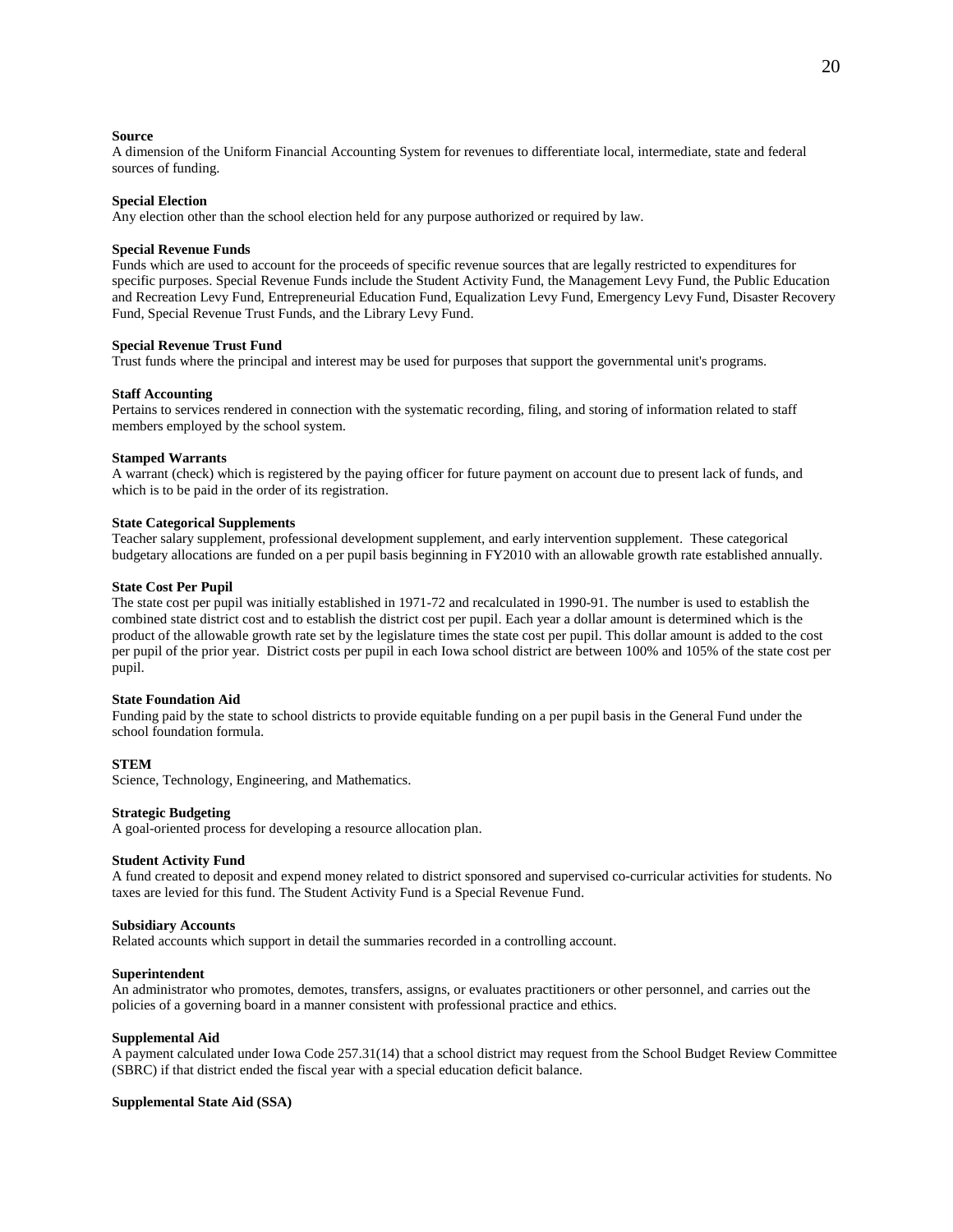Starting with FY14, and currently through FY15, the increase in the additional property tax will be paid by state aid, rather than property tax. FY13 is the base year, at \$750 per student, with FY14 at \$765, and FY15 at \$796.

## **Supplementary Weighting**

Additional funds for districts which send resident pupils to another school district or community college for classes, jointly employ and share the services of teachers, or use the services of a teacher employed by another school district. Also available for a district that establishes and hosts a regional academy of advanced-level curriculum to which multiple other districts send students.

## **Supplement, not Supplant**

Categorical funding shall be in addition to general purpose revenues; that categorical funding shall not be used to provide services required by federal or state law, administrative rule, or local policy; and that general purpose revenue shall not be diverted for other purposes because of the availability of categorical funding. Supplanting is presumed to have occurred if the school district or area education agency uses categorical funding to provide services that it was required to make available under other categorical funding or law, or uses categorical funding to provide services that it provided in prior years from general purpose revenues, or uses categorical funding to provide services to a particular group of children or programs for which it uses general purpose revenues to provide the same or similar services to other groups of children or programs. These presumptions are rebuttable if the school district or area education agency can demonstrate that it would not have provided the services in question with general purpose revenues if the categorical funding had not been available.

## **Surety Bond**

A written promise to pay damages or to indemnify against losses caused by the party or parties named in the document, through nonperformance or through defalcation; for example, a surety bond given by a contractor or by an official handling cash or securities.

## **Surtax**

A tax applied to individual income taxes to generate additional funds for local school districts.

## **Tax and Revenue Anticipation Notes (TRANs)**

Debt that is issued by school districts for cash flow purposes.

## **Tax Credits**

Financial allowances made by the legislature which are designed to provide property tax relief.

## **Tax Increment Financing (TIF)**

Financing secured by the incremental property tax revenues generated from a development project. The project area is designated and its property tax base frozen. Revenues from the incremental growth of the property base are used to provide additional funds for further development or for debt service on financing issued for development purposes.

### **Taxes**

Compulsory charges levied by a governmental unit for the purpose of financing services performed for the common benefit. The term includes licenses, permits and surtaxes. It does not include special assessments.

## **Teacher**

A licensed member of a school's instructional staff who diagnoses, prescribes, evaluates, and directs student learning in a manner which is consistent with professional practice and school objectives, shares responsibility for the development of an instructional program and any coordinating activities, evaluates or assesses student progress before and after instruction, and who uses the student evaluation or assessment information to promote additional student learning.

### **Technology**

Technology includes such things as hardware, non-instructional software and software required to provide functionality to the hardware, wireless presenters, networking and connectivity systems, computing storage, website development services, hardware carrying equipment, licensing, and technical assistance for installation of hardware, software, or software updates. To be expended from a capital projects fund such as PPEL or SAVE, technology may be bundled in a single transaction from a single vendor to meet the cost threshold of more than \$500 per transaction. Technology does not include such items as instructional software or textbook substitutes as defined in Iowa Code chapter 301, professional development, staff providing support to teachers or students, general supplies, district personnel or individuals/companies hired or contracted in lieu of district personnel, travel, printing costs or media services not listed in this definition, insurance, most purchased services, or similar district functions. Maintenance contracts do not meet the definition of technology unless they are actually a license renewal fee; Internet subscriptions, licenses, or fees; or cable or satellite services; or very similar services. Technology would include assistive technology; however if it is expended from PPEL or SAVE, it would not be a special education cost.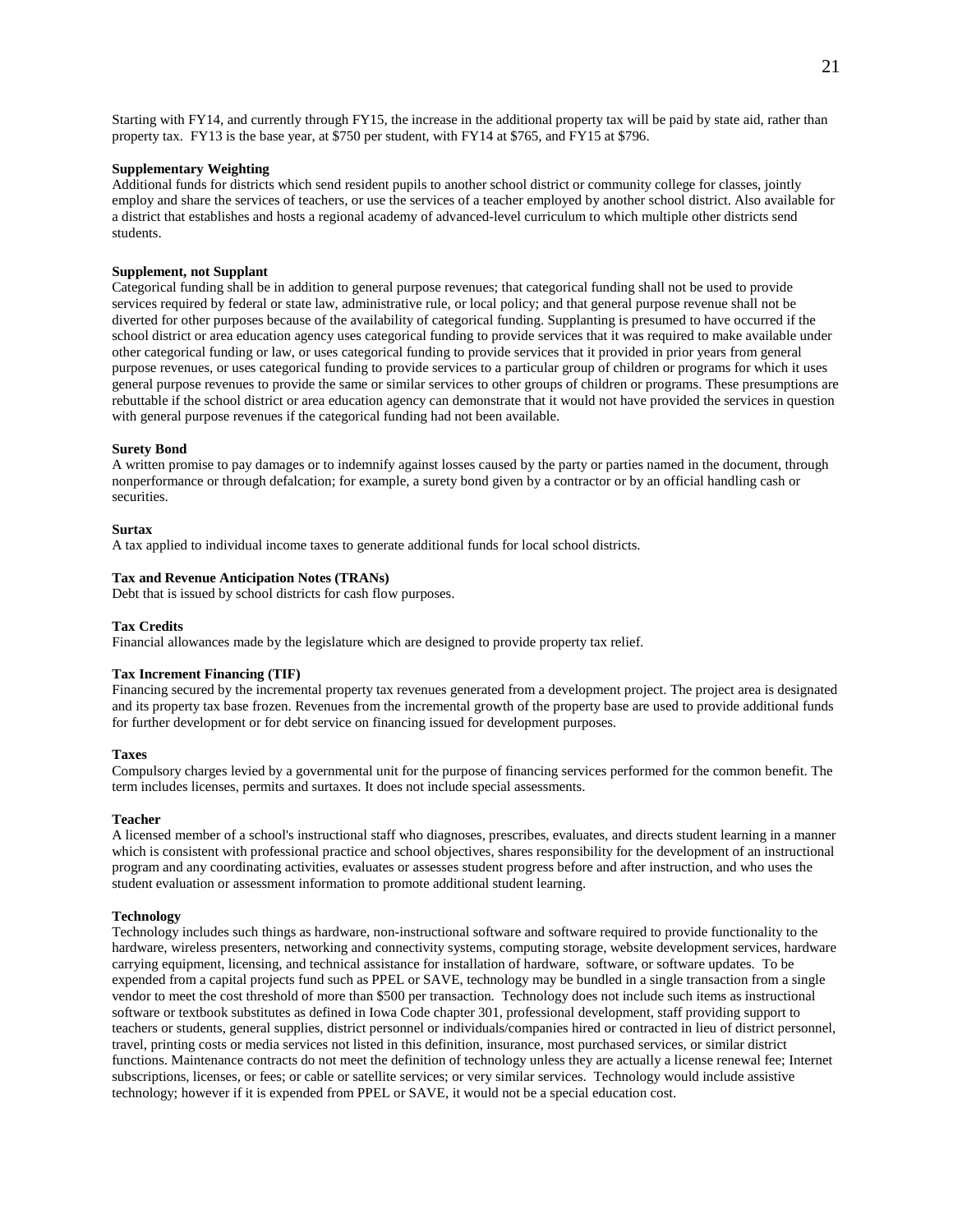# **Textbooks**

Books and loose-leaf or bound manuals, and systems of reusable instructional materials or combinations of books and supplementary instructional materials which convey information to the student or otherwise contribute to the learning process, or electronic textbooks, including but not limited to software, applications using computer-assisted instruction, interactive videodisc, other computer courseware and magnetic media, and laptop computers or other portable personal computing devices which are used for nonreligious instructional use only.

### **Transaction**

For purposes of Iowa Code section 298.3, a transaction means a business deal or agreement between a school district and a provider of goods or services.

## **Trial Balance**

A list of the balances of the accounts in a ledger kept by double entry, with the debit and credit balances shown in separate columns. If the totals of the debit and credit columns are equal or their net balance agrees with a controlling account, the ledger from which the figures are taken is said to be in balance.

## **Trust Funds**

Trust funds are used to account for assets held in a trustee capacity by the school district.

## **Tuition**

An amount of money charged by a school district or educational institution for instruction for a set period of time.

## **Unassigned Fund Balance**

The unassigned fund balance classification is the residual classification for the general fund only. It is also where *negative residual amounts* for all *other* governmental funds would be reported. It is the unobligated district resources available for expenditure after payment of accrued liabilities and recognition of accrued assets which have not been assigned by the district.

## **Unencumbered**

That portion of an appropriation, or allotment, or fund balance which has not yet been expended or encumbered; the balance remaining after deducting the accumulated expenditures and outstanding encumbrances.

#### **Unexpended Fund Balance**

For purposes of chapter 257, unexpended fund balance in the General Fund means a school district's unreserved and undesignated fund balance. [Note: the terms "unreserved" and "undesignated" no longer have meaning within accounting and the sum of assigned and unassigned fund balances has been substituted.]

## **Uniform Financial Accounting**

A system of accounting for financial activity and transactions which is required of all school districts and area education agencies. The system is a management information system (MIS) and is based on the Handbook II, published by the National Center for Education Statistics at the U.S. Department of Education, and updated as accounting standards are revised.

#### **Uniform Levy**

A property tax levy in the amount of \$5.40 per \$1000 of assessed valuation that is required by the school finance formula to be levied in every school district each fiscal year. It is sometimes referred to as the foundation levy.

## **Unrestricted Grants-in-Aid**

Revenues to the school district or AEA that can be used for any legal purpose without restriction. These grants will not include a "supplement, not supplant" clause, and if indirect costs are allowed, the unrestricted cost rate may be used. See Restricted Grantsin-Aid.

## **Unrestricted Net Position**

This account is used to record the net component— unrestricted net position — which represent net assets not classified as restricted or as capital assets. This account is to be used in proprietary funds only.

#### **Unspent Balance**

The unspent balance is the difference between the district's maximum authorized spending authority (maximum authorized budget) and its actual expenditures for a year in the General Fund. The unspent balance from the prior fiscal year is added to the district's combined budget and can be spent the following year. It is a measure created by statute to determine if a school district has exceeded its legal budget authority in a given fiscal year. An unspent balance represents spending authorization under the Iowa school finance formula and might not be backed by sufficient cash.

**Voucher**